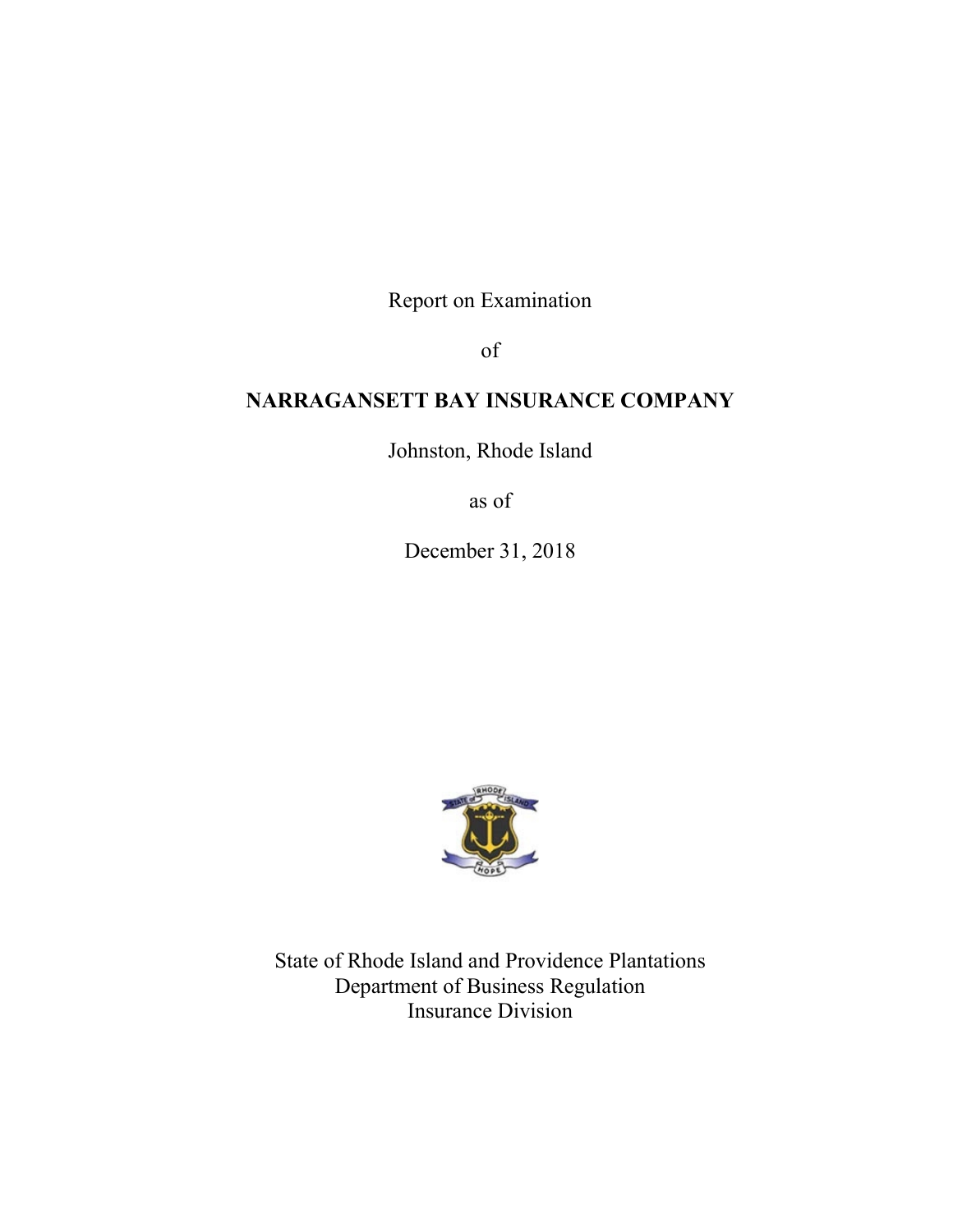

**State of Rhode Island and Providence Plantations DEPARTMENT OF BUSINESS REGULATION 1511 Pontiac Avenue, Bldg. 69-2 Cranston, Rhode Island 02920**

**Insurance Division**

# **ADOPTION ORDER**

The attached Report of Examination as of December 31, 2018, of the condition and affairs of

NARRAGANSETT BAY INSURANCE COMPANY

was recently completed by duly qualified examiners, pursuant to the provisions of the Rhode Island General Laws.

Due consideration has been given to the comments of the examiners regarding the operation of the Companies and their financial condition, as reflected in the report.

It is therefore ORDERED that said Report be, and it is hereby, adopted and filed and made an official record of this Department as of this date.

Department of Business Regulation

Dated: April 27, 2020

Elizabeth Kelleher Dwyer Superintendent of Insurance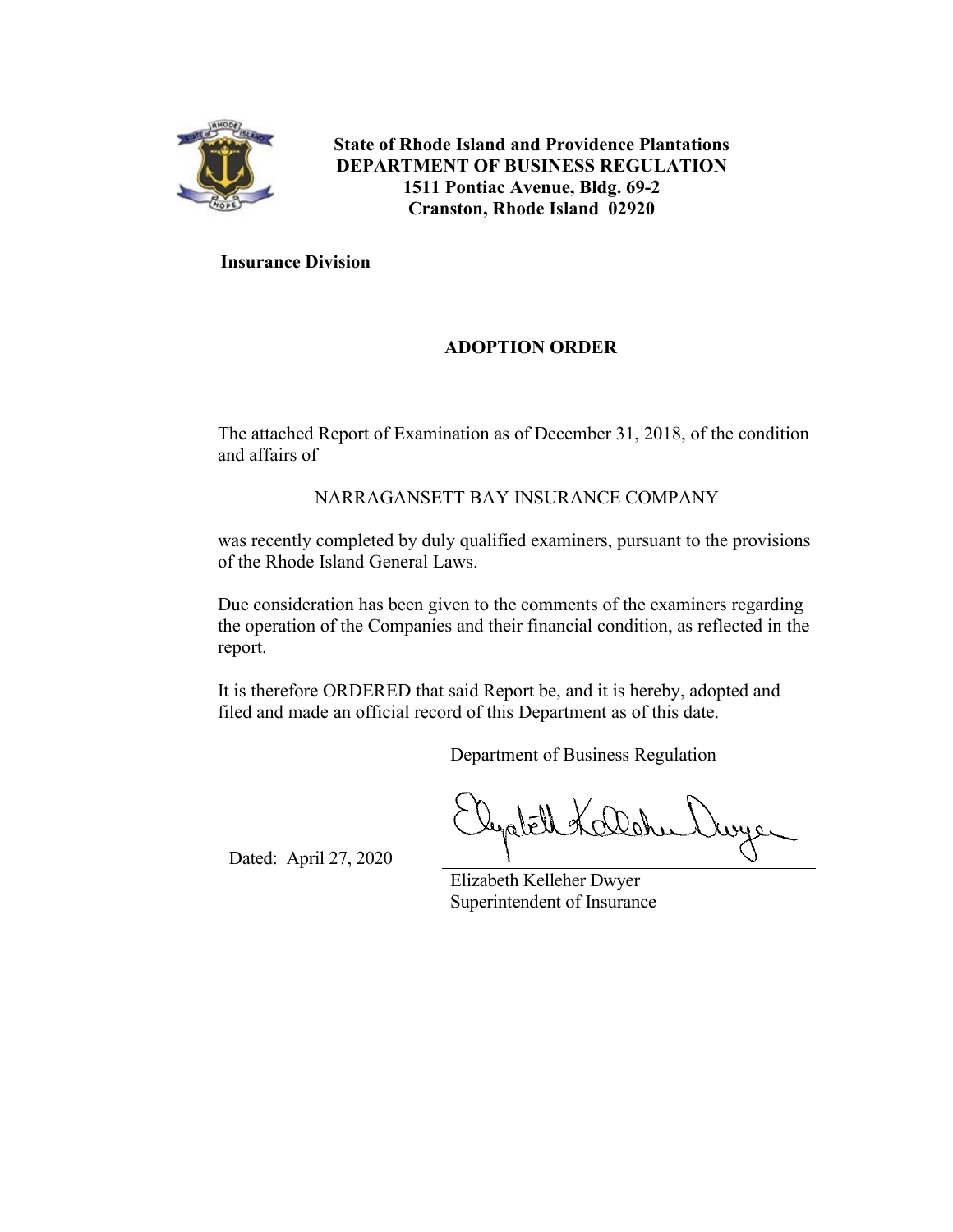# **TABLE OF CONTENTS**

|                                                               | Page         |
|---------------------------------------------------------------|--------------|
|                                                               | $\mathbf{1}$ |
|                                                               | 2            |
|                                                               | 3            |
|                                                               | 4            |
|                                                               | 4            |
|                                                               | 4            |
|                                                               | 7            |
|                                                               | 8            |
|                                                               | 9            |
|                                                               | 10           |
|                                                               | 11           |
|                                                               | 12           |
|                                                               | 19           |
|                                                               | 20           |
| Comparative Statement of Liabilities, Surplus and Other Funds | 21           |
|                                                               | 22           |
|                                                               | 23           |
|                                                               | 24           |
|                                                               | 25           |
|                                                               | 25           |
| Cash, Cash Equivalents, and Short-Term Investments            | 25           |
|                                                               | 26           |
|                                                               | 26           |
|                                                               | 26           |
|                                                               | 27           |
|                                                               | 28           |
|                                                               | 29           |
|                                                               | 30           |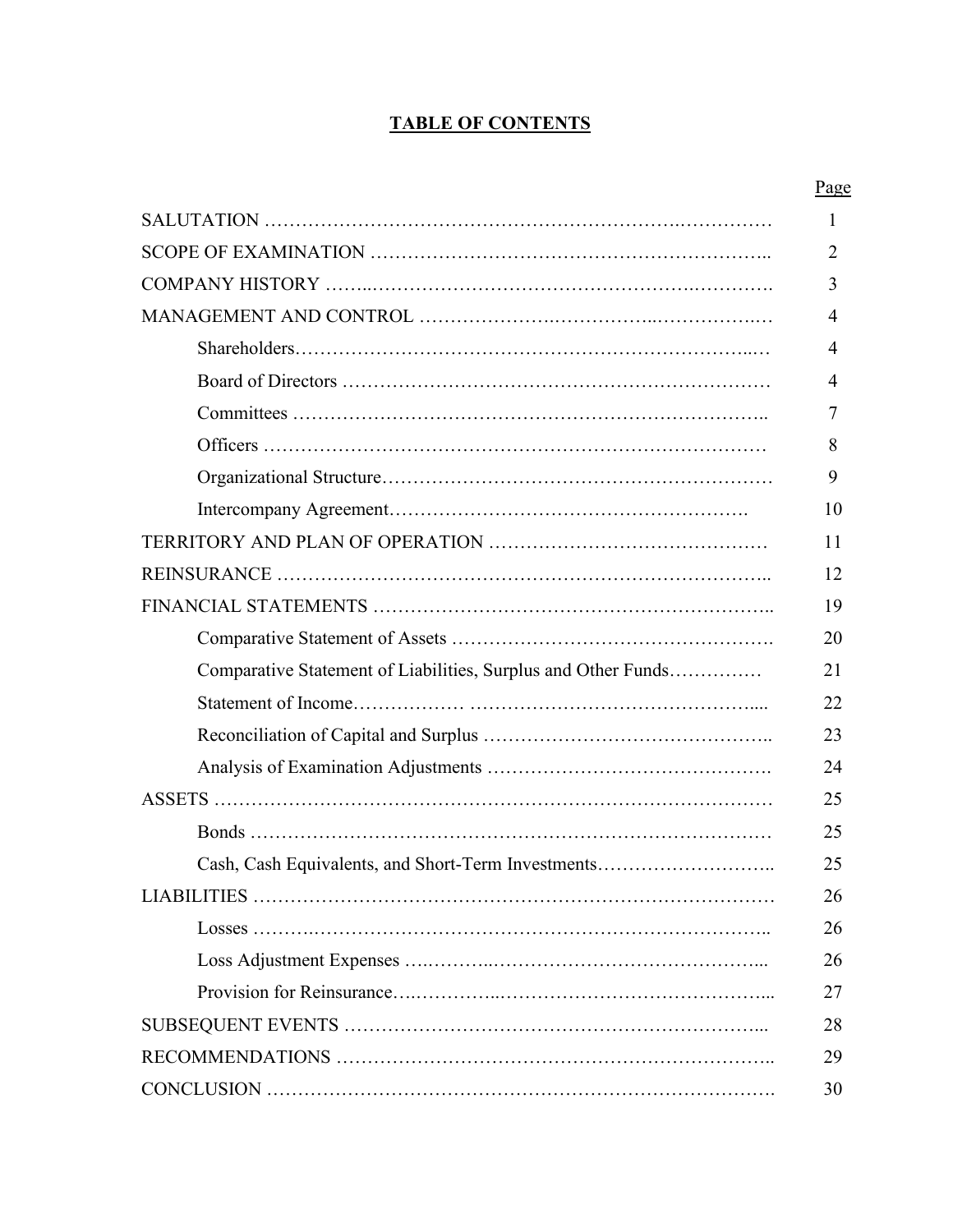February 14, 2020

Ms. Elizabeth Kelleher Dwyer Deputy Director and Superintendent of Financial Services State of Rhode Island and Providence Plantations Department of Business Regulation 1511 Pontiac Avenue, Bldg. 69-2 Cranston, Rhode Island 02920

Dear Superintendent Dwyer:

In accordance with your instructions and pursuant to Chapters 13.1 and 35 of Title 27 of the General Laws of the State of Rhode Island, an examination has been made as of December 31, 2018, of the financial condition and affairs of

# **NARRAGANSETT BAY INSURANCE COMPANY**

located at 1301 Atwood Avenue, Suite 316E, Johnston, Rhode Island. The report of such examination is herewith submitted.

Narragansett Bay Insurance Company, also referred to within this report as "NBIC," or "the Company," was previously examined as of December 31, 2013. Both the current and prior examinations were conducted by Insurance Division of the State of Rhode Island ("Insurance Division") representing the Northeast Zone of the National Association of Insurance Commissioners.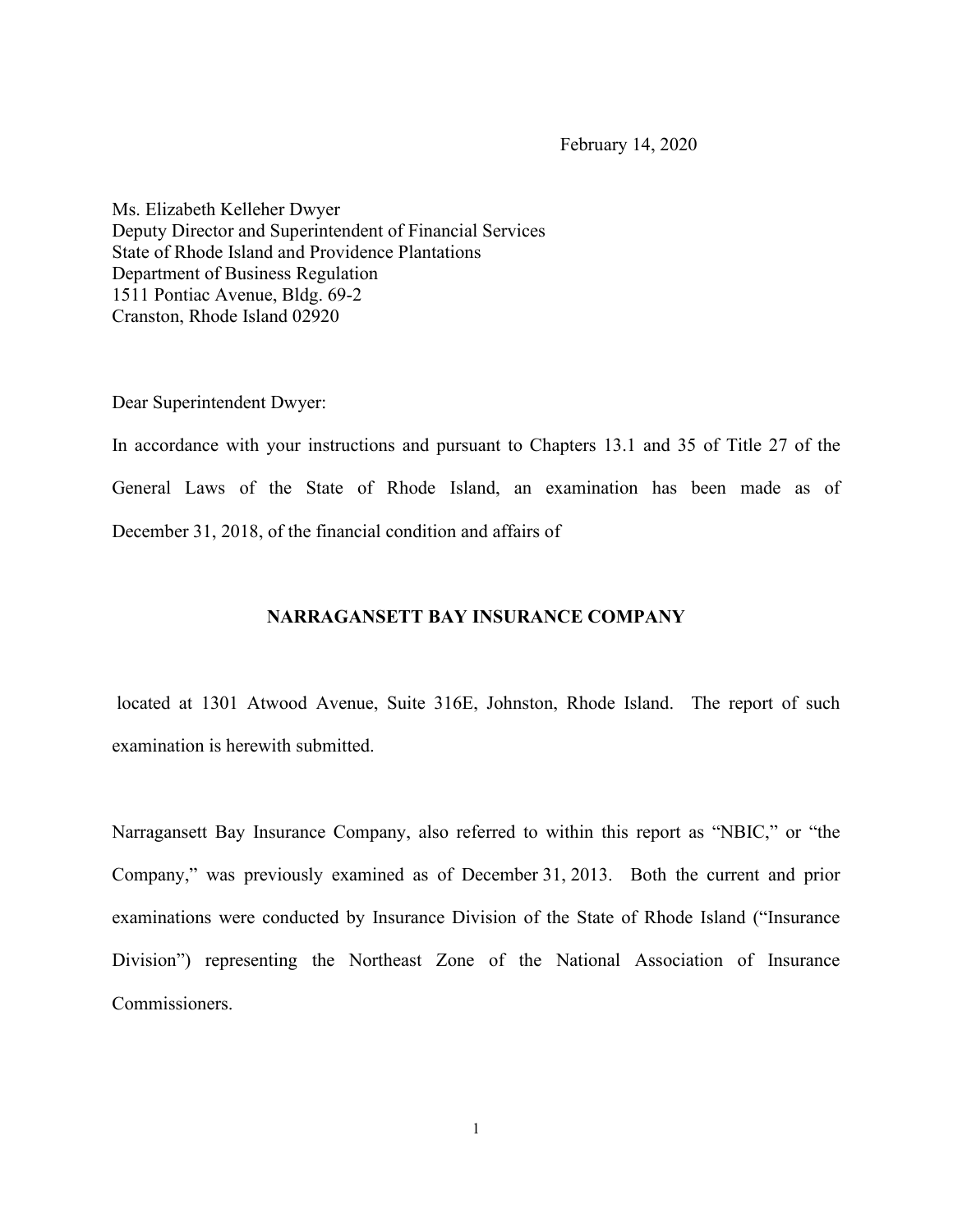#### **SCOPE OF EXAMINATION**

The current examination covered the five-year period from January 1, 2014 through December 31, 2018 and was performed in compliance with the above-mentioned sections of the General Laws of the State of Rhode Island, as amended. The current examination was conducted in accordance with the National Association of Insurance Commissioners ("NAIC") *Financial Condition Examiners Handbook* ("Handbook") risk-focused examination process, performed in conjunction with the 2018 full-scope coordinated multi-state risk-focused examination ("2018 Coordinated Exam") of Heritage Insurance Holdings, Inc ("HIH"). The Coordinated Exam consisted of four (4) entities within the HIH holding company system. The Florida Department of Insurance served as the Lead State for the Coordinated Exam. In addition to Florida, the states of Rhode Island and Hawaii participated in the Coordinated Exam, which encompassed the following entities:

- Heritage Property & Casualty Insurance Company (FL) "HPCI"
- Narragansett Bay Insurance Company (RI) "NBIC"
- Pawtucket Insurance Company (RI) "PIC"
- Zephyr Insurance Company, Inc. (HI) "ZIC"

The Handbook requires that we plan and perform the examination to evaluate the financial condition, assess corporate governance, identify current and prospective risks of the Company and evaluate system controls and procedures used to mitigate those risks. An examination also includes identifying and evaluating significant risks that could cause an insurer's surplus to be materially misstated both currently and prospectively.

All accounts and activities of the Company were considered in accordance with the risk-focused examination process. This may include assessing significant estimates made by management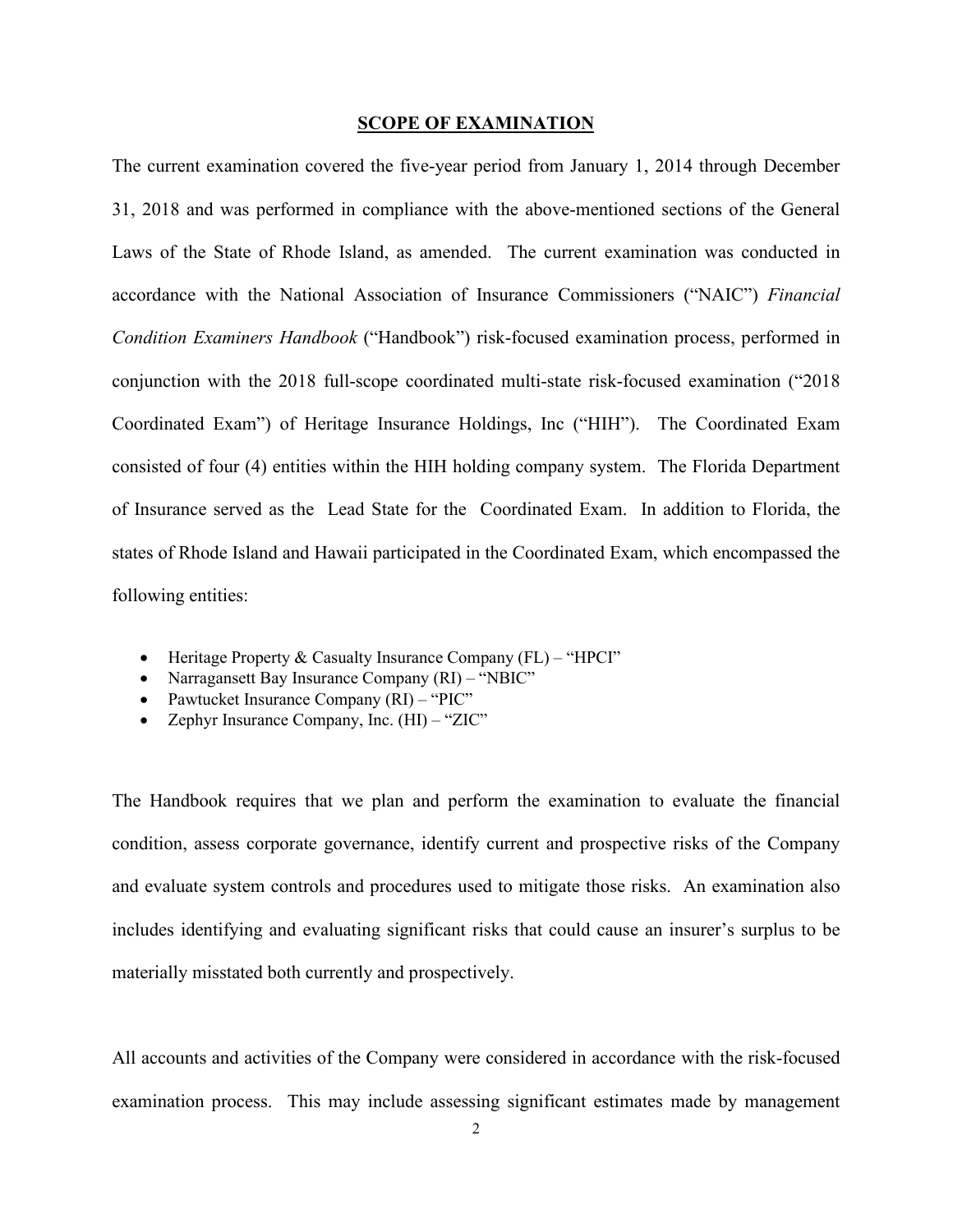and evaluating management's compliance with Statutory Accounting Principles. The examination does not attest to the fair presentation of the financial statements included herein. If, during the course of the examination an adjustment is identified, the impact of such adjustment will be documented separately following the Company's financial statements.

## **COMPANY HISTORY**

The Company was established in 1981 by the Rhode Island General Assembly as a wholly owned subsidiary of Pawtucket Mutual Insurance Company ("PMIC") and it commenced business on April 1, 1982. NBIC, in conjunction with PMIC, wrote personal lines of insurance in New England and certain Mid-Atlantic States.

Effective January 1, 2006, the Company commenced writing homeowners and fire policies in Rhode Island, and in early 2007, the Company expanded its direct writings to Massachusetts and in September 2007, to New York. In 2009, the Company received approval to write business in New Jersey and Pennsylvania. In 2018, the Company received approval to write business in Virginia and has applications pending in Maryland and Delaware and to write water-only policies in Florida on an Excess & Surplus lines basis. As of the end of 2018 Pennsylvania is the only state listed above in which the Company is not actively writing.

On November 30, 2017, Heritage Insurance Holdings, Inc., a Delaware insurance holdings company, acquired NBIC Holdings, Inc., the parent company of NBIC. Heritage Insurance Holdings, Inc. acquired NBIC Holdings, Inc. for \$250,000,000. The acquisition was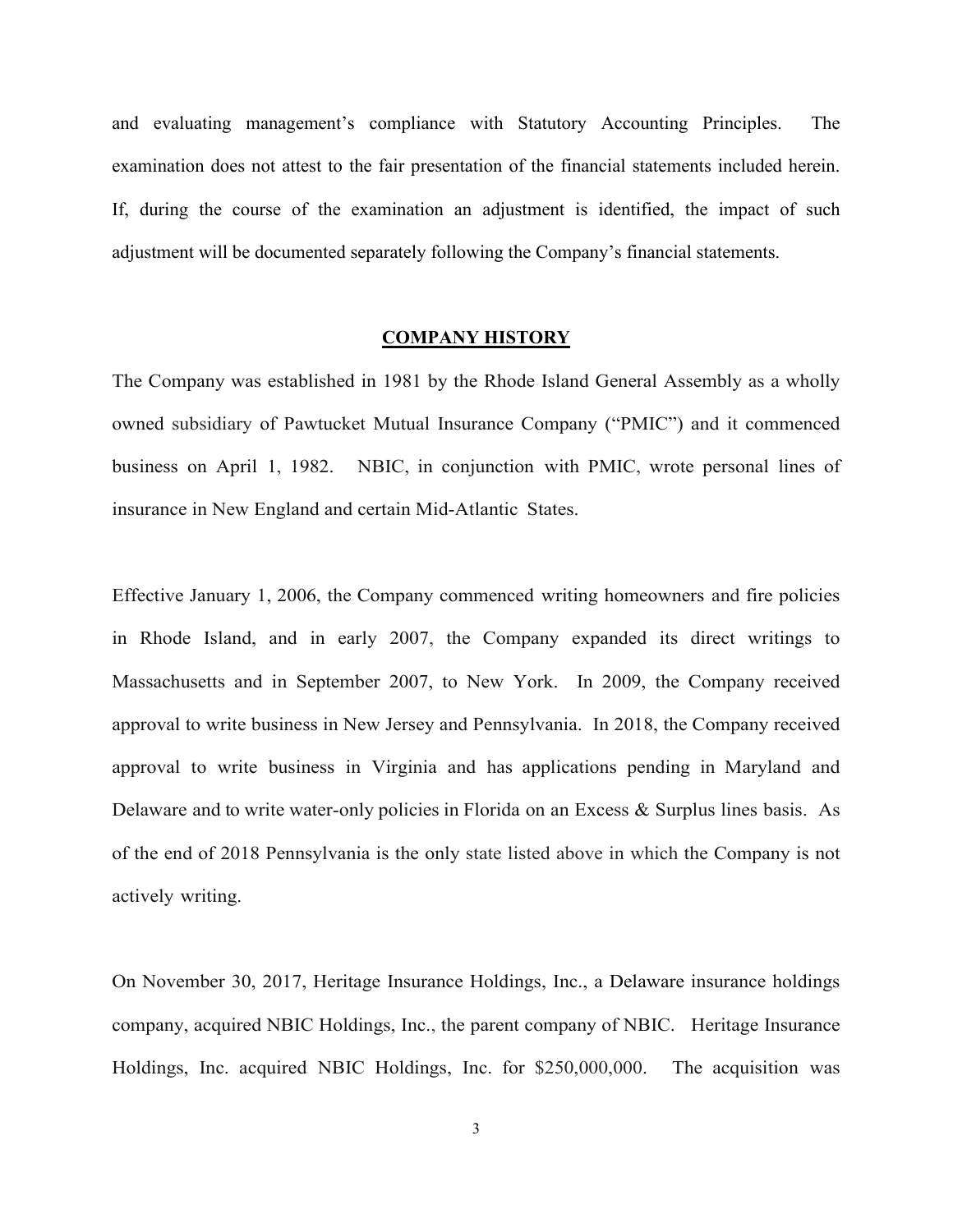financed with \$210,000,000 in cash and \$40,000,000 of the Company's common stock.

#### MANAGEMENT AND CONTROL

## Shareholders

The by-laws provide that the annual meeting of the shareholders shall be held at the principal office of the Company or at such other place within the State of Rhode Island and shall be held on the third Tuesday of October in each year, if not a legal holiday, and, if a legal holiday, then on the next succeeding business day not a legal holiday. The annual meeting shall be held for the election of Directors and the transaction of such other business as may come before the meeting.

Special meetings of the shareholders for any purpose may be called by the President, by order of the Board of Directors or by the shareholder or shareholders of record holding at least fifty percent (50%) in voting power of the outstanding shares of the Corporation entitled to vote at such meeting.

At each meeting of the shareholders, a majority of the outstanding shares of the Company entitled to vote, represented in person or by proxy, shall constitute a quorum for the transaction of business.

## Board of Directors

The by-laws provide that the property, affairs and business of the Company shall be managed by the Board of Directors, and the Board shall have, and may exercise, all of the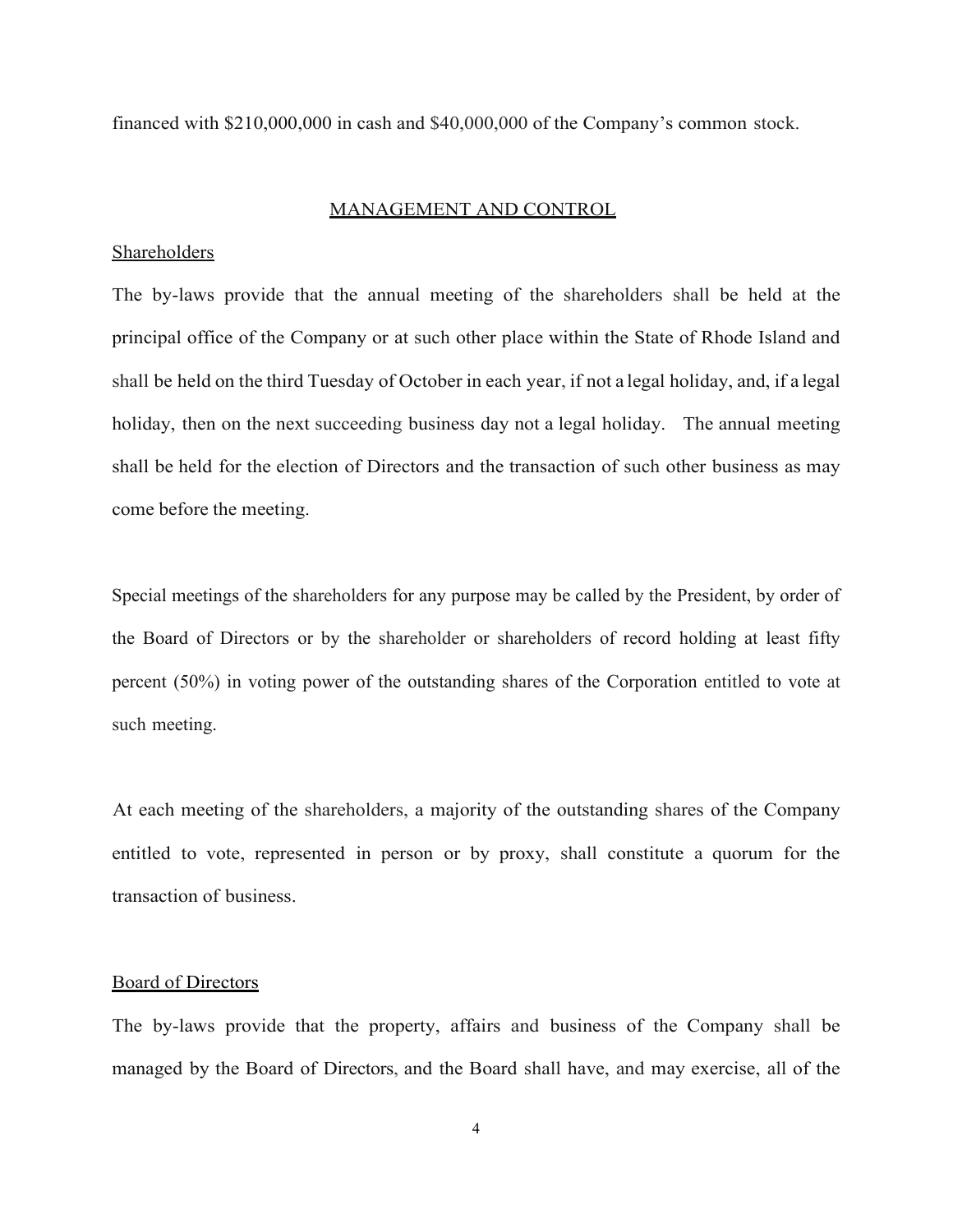powers of the Company, except such as are conferred by the bylaws upon the shareholders.

The by-laws also stipulate that the number of directors to constitute the Board shall consist of seven (7) as set forth in Section 4 of the Stockholders Agreement of NBIC Holdings, Inc. dated January 23, 2008. Each elected Director shall hold office until the expiration of his or her term and until his or her successor is elected and qualified, or until the death, resignation or removal of such directors. No Director shall be a shareholder.

A majority of the total number of directors at the time in office shall constitute a quorum for the transaction of business at any meeting. In the absence of a quorum, a majority of the Directors present may adjourn any meeting without further notice until a quorum is present.

Regular meetings of the Board of Directors shall be held at such places and at such times as the Board shall from time to time vote to determine; provided however, that the Board of Directors shall meet at least quarterly. The Board shall have the authority to meet in executive session without the attendance by Company management without notice at such place as shall from time to time be determined by the Board of Directors.

Special meetings of the Board of Directors shall be held whenever called by the President or by not less than twenty-five percent (25%) of the members of the Board of Directors.

Any Director may be removed, either with or without cause, at any time, by the affirmative vote of the holders of record of a majority of the issued and outstanding shares entitled to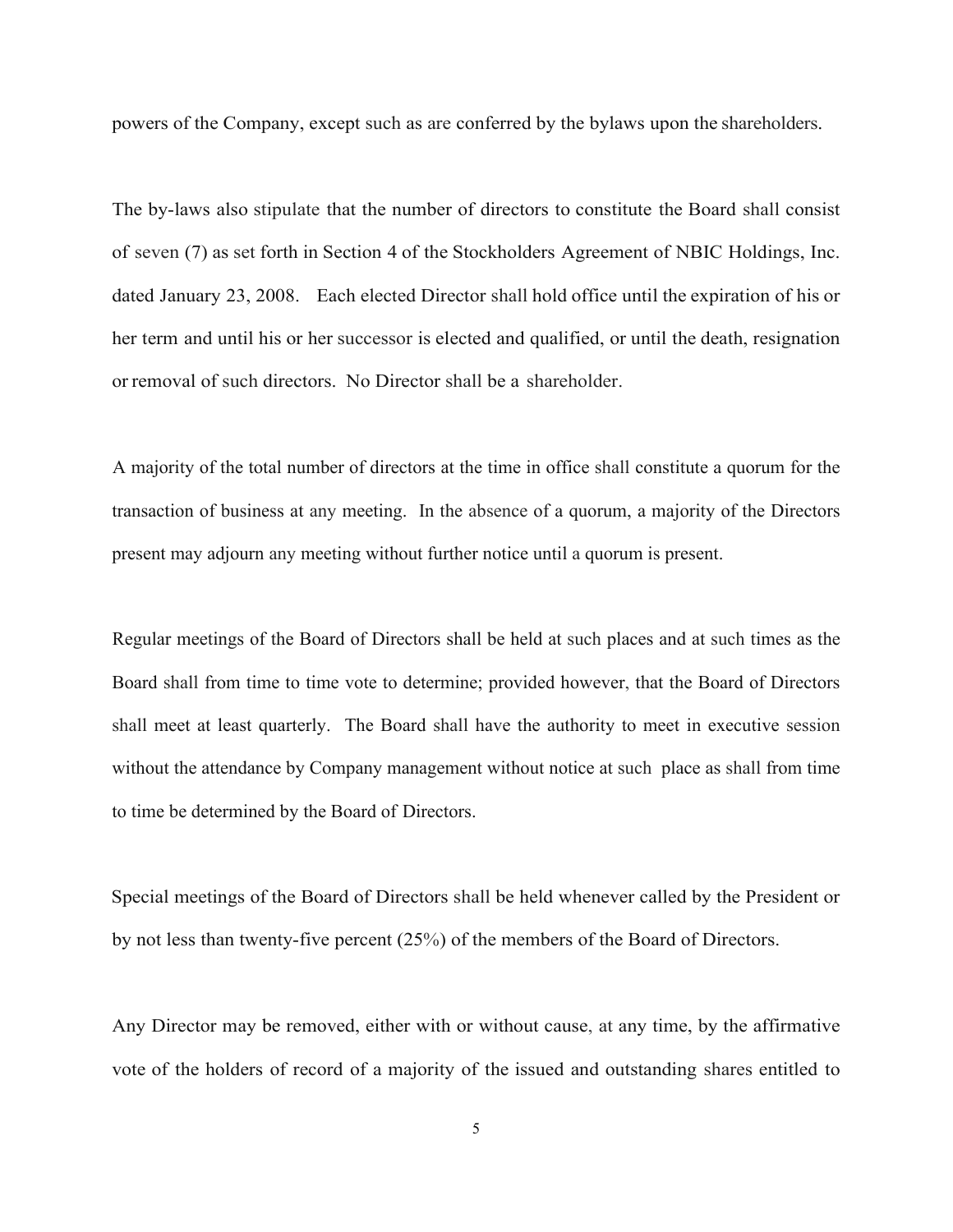vote for the election of Directors given at a special meeting of the shareholders called and held for that purpose.

Subject to any provisions of the Articles of Incorporation providing for cumulative voting, any vacancy in the Board of Directors may be filled by a majority vote of the remaining Directors then in office, though less than a quorum, at any regular meeting or special meeting, including the meeting at which any such vacancy may arise, or by the shareholders of the Corporation.

The membership of the Board of Directors, together with the principal business or professional affiliation of each director was as follows at December 31, 2018:

| <b>Name</b>          | <b>Business Affiliation</b>                    | <b>Term</b><br><b>Expires</b> |
|----------------------|------------------------------------------------|-------------------------------|
| <b>Bruce Lucas</b>   | Chairman<br>Heritage Insurance Holdings, Inc.  | 2019                          |
| Richard Widdicombe   | President<br>Heritage Insurance Holdings, Inc. | 2019                          |
| Irini Barlas         | Principal<br>Megastar Advisors, LLC            | 2019                          |
| James Masiello       | Principal<br>Alliance Holdings, Inc.           | 2019                          |
| <b>Shannon Lucas</b> | Principal<br>Securus Risk Management, LLC      | 2019                          |
| Vijay Walvekar       | Principal<br>Central Home Health Care, Inc.    | 2019                          |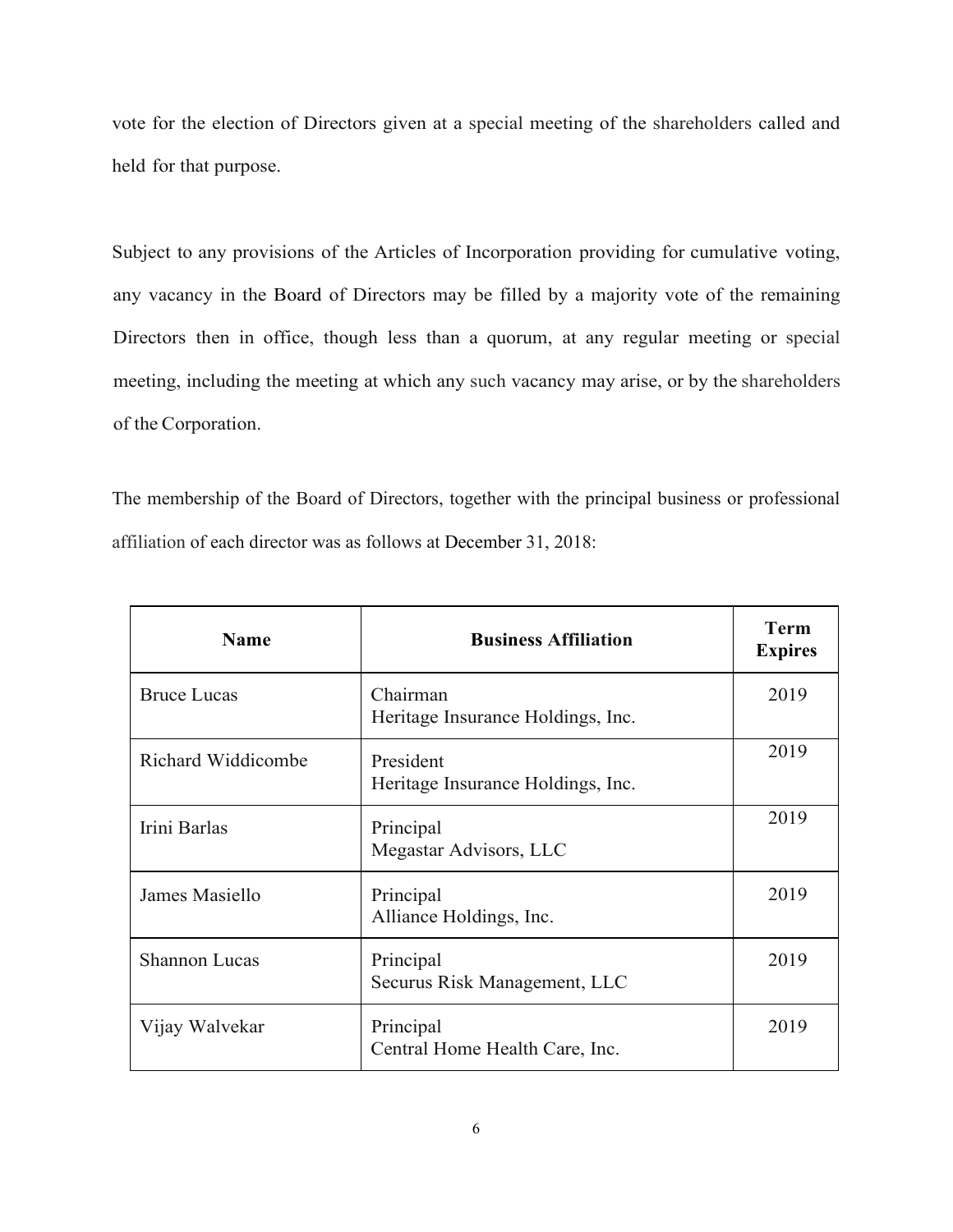On December 16, 2018, the sole shareholder removed Trifon Houvardas from the Board of Directors, as well as the Audit and Compensation Committees, this action created a vacancy at both the board, as well as the Audit and Compensation Committees as of December 31, 2018.

## **Committees**

Pursuant to the bylaws, theCompany shall establish an Audit Committee, which shall oversee the financial reporting process of the Company and receive reports directly from the Company's internal auditor. The Audit Committee shall be comprised of three (3) members appointed by the Board of Directors and such members may, but are not required to, consist of members of the Board of Directors. The Audit Committee members shall be financially literate and at least one (1) member shall have knowledge of statutory accounting principles.

The Audit Committee shall have the following responsibilities: (i) oversee the internal audit function of the Company, including reporting and personnel matters; (ii) oversee performance evaluations and compensation of the internal audit director; (iii) oversee the outside auditor including recommending the firm evaluating the auditor's performance and the rotation of senior audit personnel; (iv) review major accounting policies, judgments, and estimates; and (v) oversee the financial reporting process.

At December 31, 2018, the Audit Committee was comprised of the following individuals:

 Irini Barlas, Chairman Vijay Walvekar

The bylaws also stipulate that the Audit Committee shall meet at least quarterly and shall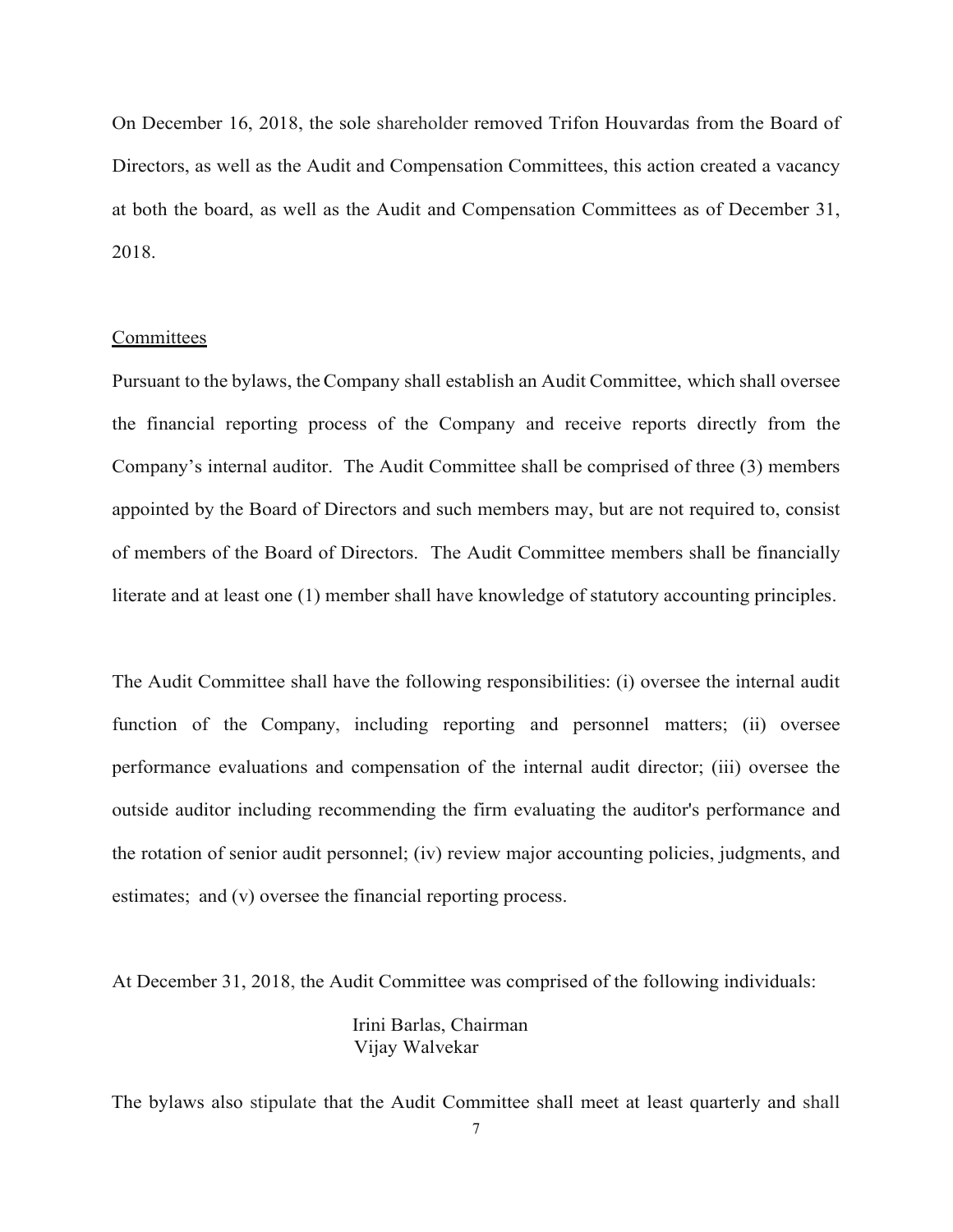maintain minutes of its meetings, which shall be provided to the Board of Directors and reviewed and accepted at the Board of Directors' meeting following an Audit Committee meeting.

In addition to the Audit Committee, the Board of Directors established a Compensation Committee and Investment Committee. At December 31, 2018 the Compensation and Investment Committees were comprised of the following individuals:

| <b>Compensation Committee</b> | <b>Investment Committee</b> |
|-------------------------------|-----------------------------|
| James Masiello, Chairman      | Bruce Lucas, Chairman       |
| Irini Barlas                  | Richard Widdicombe          |

#### **Officers**

The bylaws provide that the officers of the Company shall be a President, a Secretary, a Treasurer, and such other officers astheBoard of Directors may appoint, including aChairman of the Board, one or more Vice Presidents, one or more Assistant Secretaries and one or more Assistant Treasurers. One person may hold the offices and perform the duties of any two or more of said officers, except that one person may not serve as both the President and Secretary. Each officer shall be elected annually by the Board of Directors and shall hold office until a successor is duly elected and qualified, or until the death, resignation or removal of such officer. A vacancy in any office shall be filled for the unexpired portion of the term by the Board of Directors at any regular or special meeting.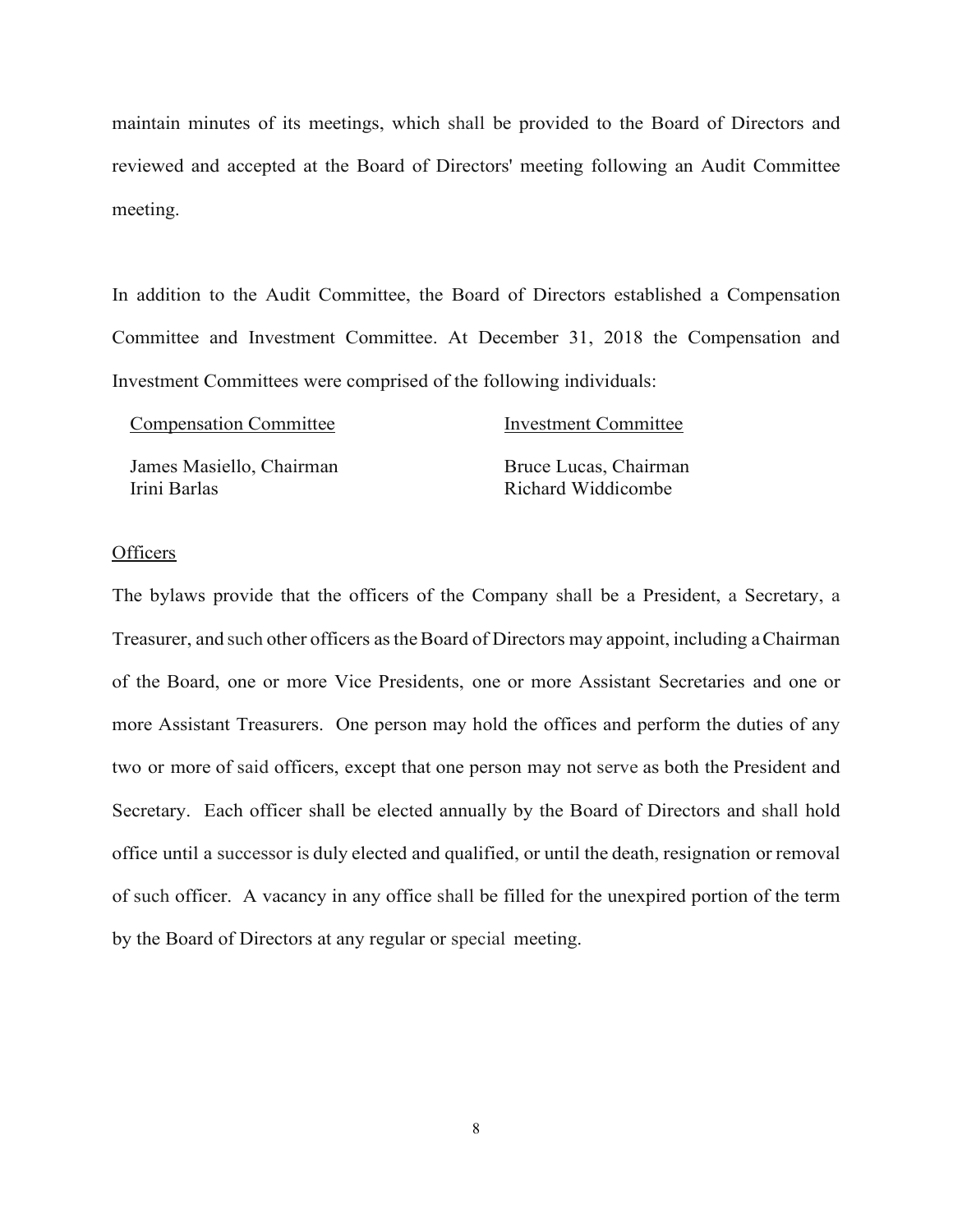| Bruce T. Lucas   | Chairman and Chief Executive Officer             |
|------------------|--------------------------------------------------|
| Timothy M. Moura | President                                        |
| Kirk H. Lusk     | Chief Financial Officer, Secretary and Treasurer |

The officers serving, and their respective titles at December 31, 2018, are as follows:

#### Organizational Structure

Heritage Insurance Holdings, Inc., ("Heritage Insurance"), established in 2012 and incorporated in the state of Delaware in 2014, is a property and casualty insurance holding company that provides personal and commercial residential property insurance. Heritage Insurance is headquartered in Clearwater, Florida and, through its insurance company subsidiaries, Heritage Property & Casualty Insurance Company ("HPCI"), Narragansett Bay Insurance Company ("NBIC") and Zephyr Insurance Company ("ZIC"), writes personal residential property insurance for single-family homeowners and condominium owners, and rental property insurance in the states of Alabama, Connecticut, Florida, Georgia, Hawaii, Massachusetts, New Jersey, New York, North Carolina, Rhode Island and South Carolina. Heritage Insurance also provides commercial residential insurance for Florida properties and is also licensed in the states of Maryland, Mississippi, Pennsylvania, and Virginia. Heritage Insurance is vertically integrated and controls or manages substantially all aspects of insurance underwriting, customer service, actuarial analysis, distribution and claims processing and adjusting. Heritage Insurance is led by a senior management team with an average of 25 years of insurance industry experience. HPCI, ZIC, and NBIC are the direct insurance risk bearing entities in the group (collectively, the "Insurers").

In 2017, Heritage Insurance acquired NBIC Holdings Inc., NBIC's indirect parent company.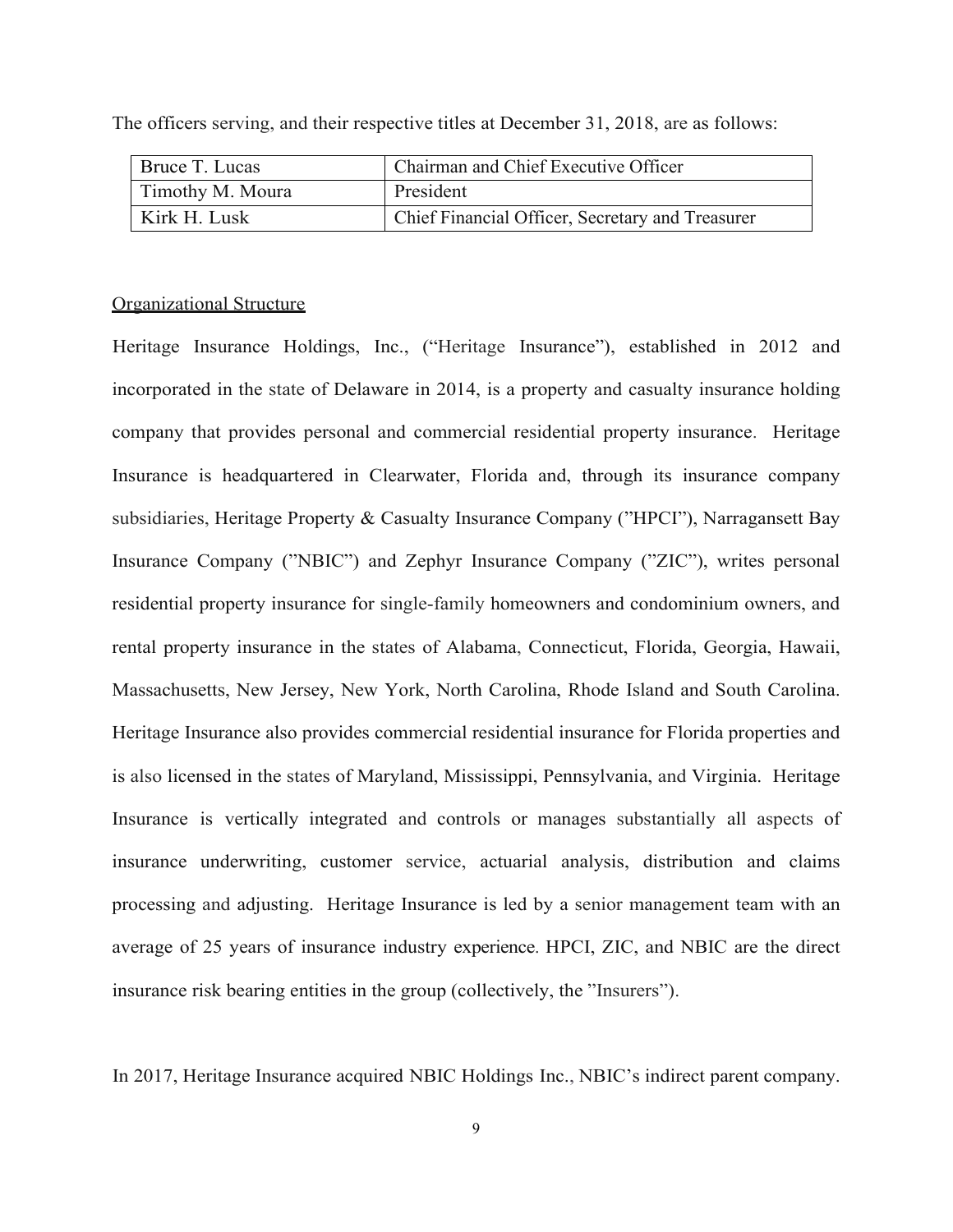NBIC is a wholly owned subsidiary of NBIC Financial Holdings, Inc., a Delaware insurance holding company, which is a wholly owned subsidiary of NBIC Holdings. NBIC owns 100% of Pawtucket Insurance Company ("PIC"). PIC is currently in run off. NBIC Service Company, Inc. ("Service") provides administrative services and human resources according to the terms of their Administrative Services and Employee Leasing Agreement. Westwind Underwriters, Inc. is an inactive subsidiary of NBIC and is reserved for future development.

The following presentation of the holding company system as of December 31, 2018 reflects the identities and interrelationships between the Company and its affiliates:



#### Intercompany Agreement

## Administrative Services and Employee Leasing Agreement

Effective January 1, 2010, NBIC entered into an Administrative Services and Employee Leasing Agreement ("Services and Employee Leasing Agreement") with NBIC Service Company, Inc. ("NBIC Service") whereby NBIC Service agrees to provide certain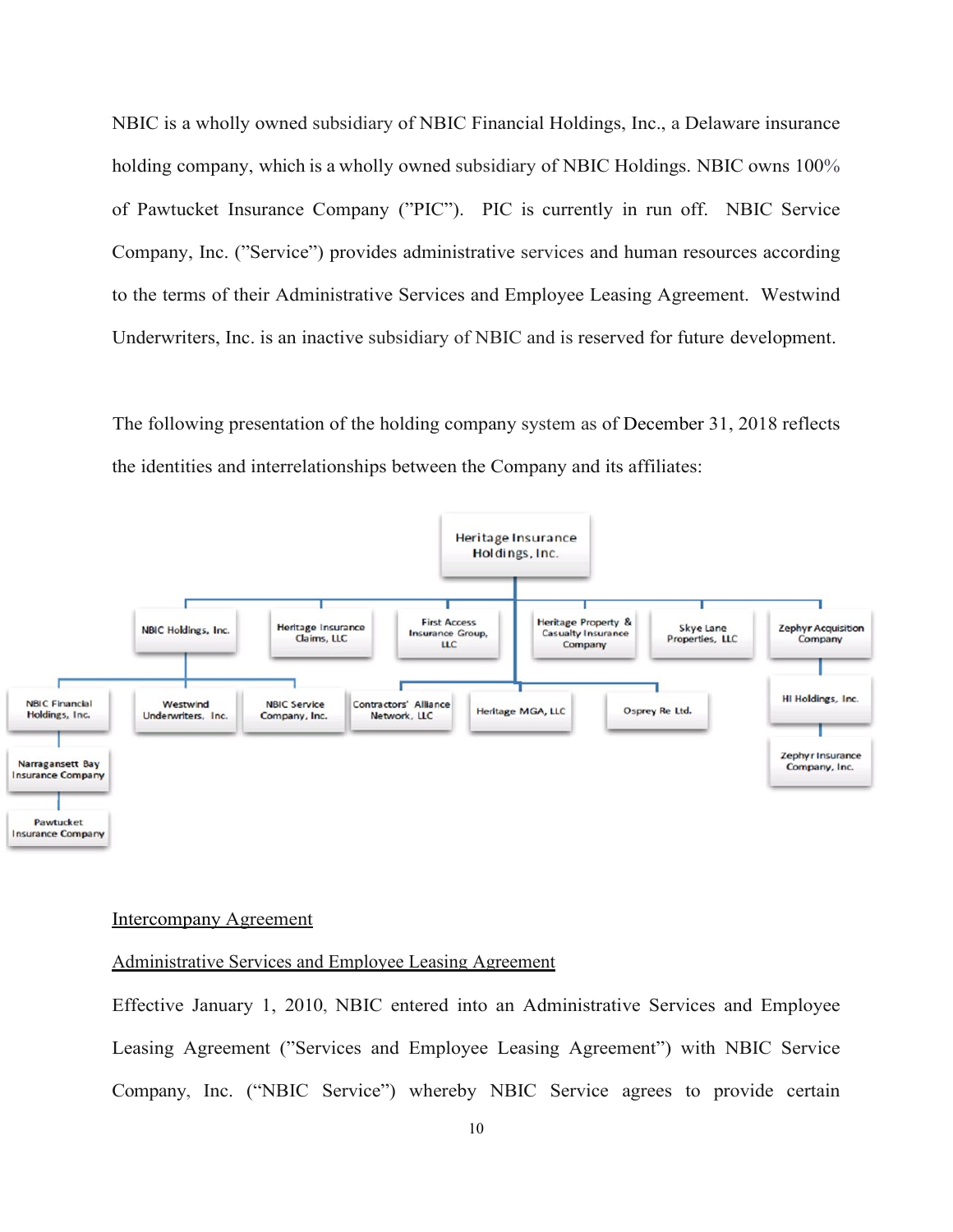administrative services and to make available to NBIC the services of certain of its employees as NBIC may require from time to time. The employees made available by NBIC Service to NBIC shall have such skills and shall devote such portion of their time to the affairs of NBIC as NBIC may reasonably request.

NBIC Service shall be responsible for all employment matters, including payment of wages, distribution of paychecks, withholding of all federal, state and local employment taxes, provision of appropriate workers' compensation coverage, state-mandated disability and unemployment coverage and any other government-mandated benefits, for employees made available to or otherwise providing services to NBIC.

As remuneration for services provided under this agreement, NBIC shall pay to NBIC Service an annual fee based upon a percentage of the Company's Gross Written Premium.

#### TERRITORY AND PLAN OF OPERATION

A review of the certificates of authority in effect at December 31, 2018, and the Company's compliance with these, we confirmed that NBIC islicensed to transact business in the states of Connecticut, Massachusetts, New Jersey, New York, Virginia and Rhode Island, and that the Company appears to be operating in compliance with its certificates of authority.

The Company is a stock insurer and its charter empowers it to write all lines of insurance except life, annuities, title, mortgage guaranty, workers' compensation and accident & health insurance.

The Company is headquartered in Johnston, Rhode Island and offers specialty insurance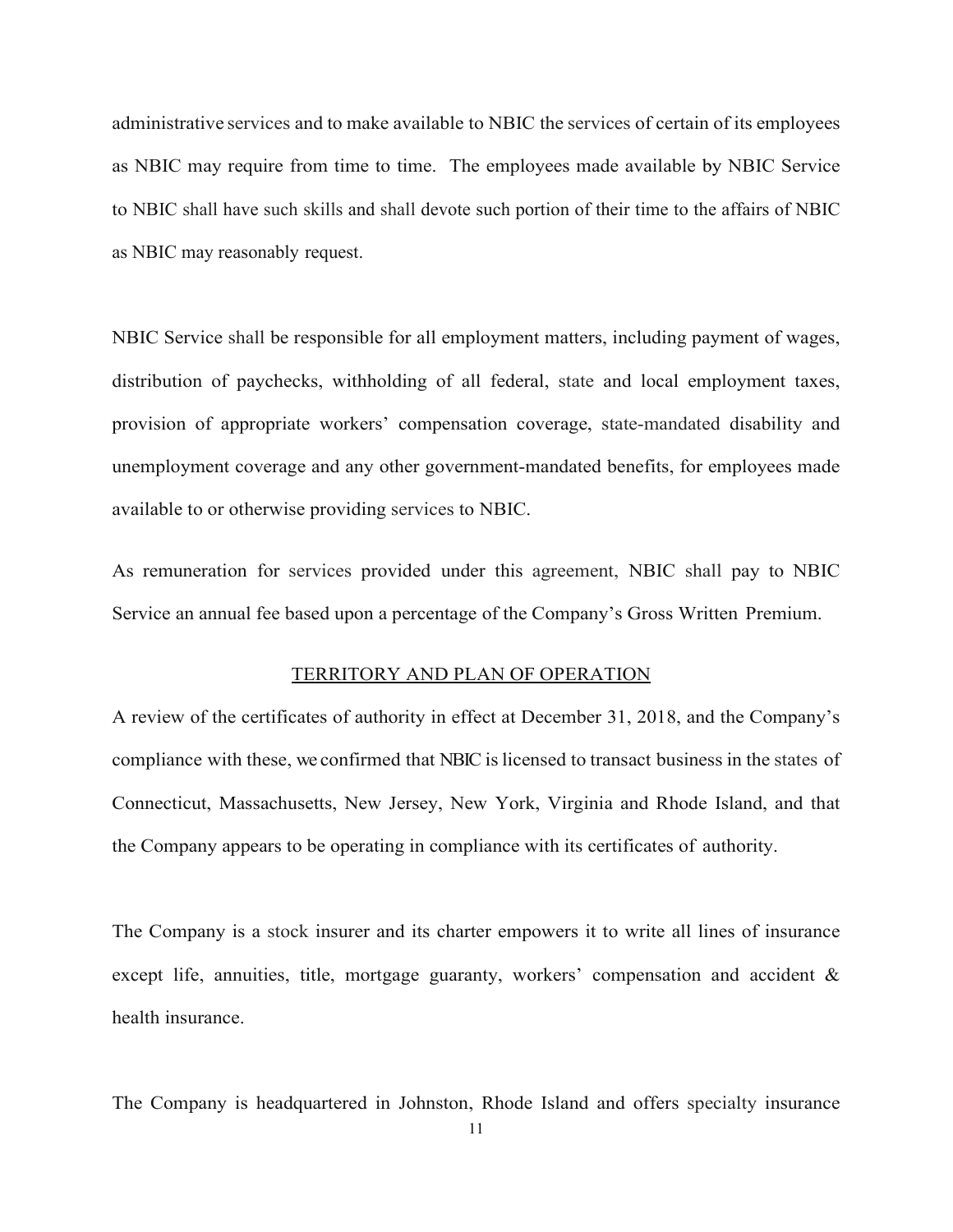services and products to homeowners along the eastern seaboard, through a network of select independent agents. Its focus is on risk management and loss prevention utilizing ShelterPride, its exclusive risk management and underwriting program. Operations are conducted in the same facilities and managed by the same individuals as its wholly-owned subsidiary, Pawtucket Insurance Company.

#### **REINSURANCE**

At December 31, 2018, the Company's ceded reinsurance program consists of the following agreements: Umbrella Facultative Reinsurance Contract, Property Catastrophe Excess of Loss Reinsurance, Reinstatement Premium Protection Covers, Per Risk Excess of Loss, Automatic Facultative, and Quota Share Reinsurance. The following is a brief description of each agreement in place as of December 31, 2018:

## *Umbrella Facultative Reinsurance Contract*

This program, effective January 1, 2018 to December 31, 2018, protects the Company's Umbrella Liability business through a Quota Share structure whereby the Reinsurer provides reinsurance to the Company for 90% of the first \$1,000,000 each occurrence and 100% for \$4,000,000 excess of \$1,000,000.

## *Property Catastrophe Excess of Loss Reinsurance*

This program, effective June 1, 2018 to May 31, 2019, protects the Company of the aggregation of losses in a single occurrence. Reinstatement provisions (one reinstatement at 100% of premium for most layers) provide protection for the Company from multiple catastrophe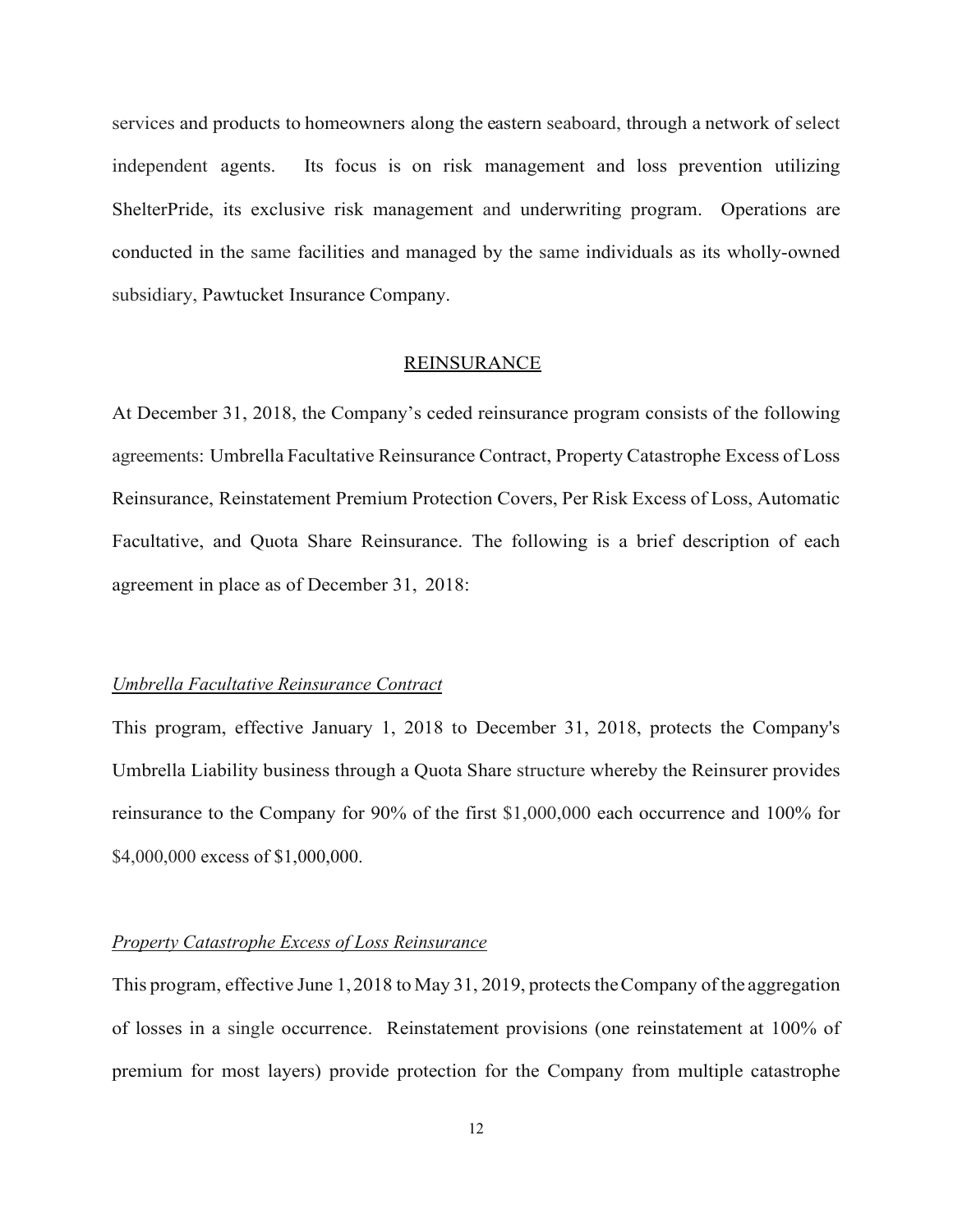events. The program is placed in several layers (with some layers applying to named storms or non-named storms only), the terms and structure of which are summarized below.

| Layer             | <b>Limit and Retention</b>                                                             | Percent<br>Placed/ | <b>Storms</b>                          |             |
|-------------------|----------------------------------------------------------------------------------------|--------------------|----------------------------------------|-------------|
|                   |                                                                                        | Coverage           | Covered                                | Cascading   |
| Top/Aggregate     | \$30,000,000in excess of<br>\$10,000,000<br>\$5,000,000 Annual Aggregate<br>Deductible | 80%                | Named<br><b>Storms</b><br>only         | N           |
| Layer 1           | \$50,000,000 in excess of<br>\$40,000,000                                              | 100%               | All                                    | Y           |
| Layer 2           | \$125,000,000 in excess of<br>\$40,000,000                                             | 100%               | All                                    | Y           |
| Layer 3           | \$229,000,000 in excess of<br>\$40,000,000                                             | 100%               | All                                    | Y           |
| Gap Layer 1       | \$17,870,088 in excess of<br>\$40,000,000                                              | 7.9%               | All                                    | Y           |
| Cat43             | \$63,359,849 in excess of<br>\$40,000,000                                              | 7.9%               | All                                    | Y           |
| Gap Layer 2       | \$93,770,063 in excess of<br>\$40,000,000                                              | 7.9%               | All                                    | Y           |
| NBIC MY Layer 2   | \$80,000,000 in excess of<br>\$60,000,000                                              | 41.125%            | All                                    | N           |
| NBIC MY Layer3    | \$410,000,000 in excess of<br>\$140,000,000                                            | 41.125%            | All                                    | ${\bf N}$   |
| NBIC MY Layer 4   | \$450,000,000in excess of<br>\$550,000,000                                             | 41.125%            | All                                    | $\mathbf N$ |
| 2016 Citrus E     | \$44,147,826 in excess of<br>\$40,000,000                                              | 100%               | All                                    | Y           |
| Multi-Zonal       | \$313,000,000 in excess of<br>\$40,000,000                                             | 84.7%              | All                                    | Y           |
| <b>NBIC 20x20</b> | \$20,000,000 in excess of<br>\$20,000,000                                              | 100%               | Non-<br>Named<br><b>Storms</b><br>only | $\mathbf N$ |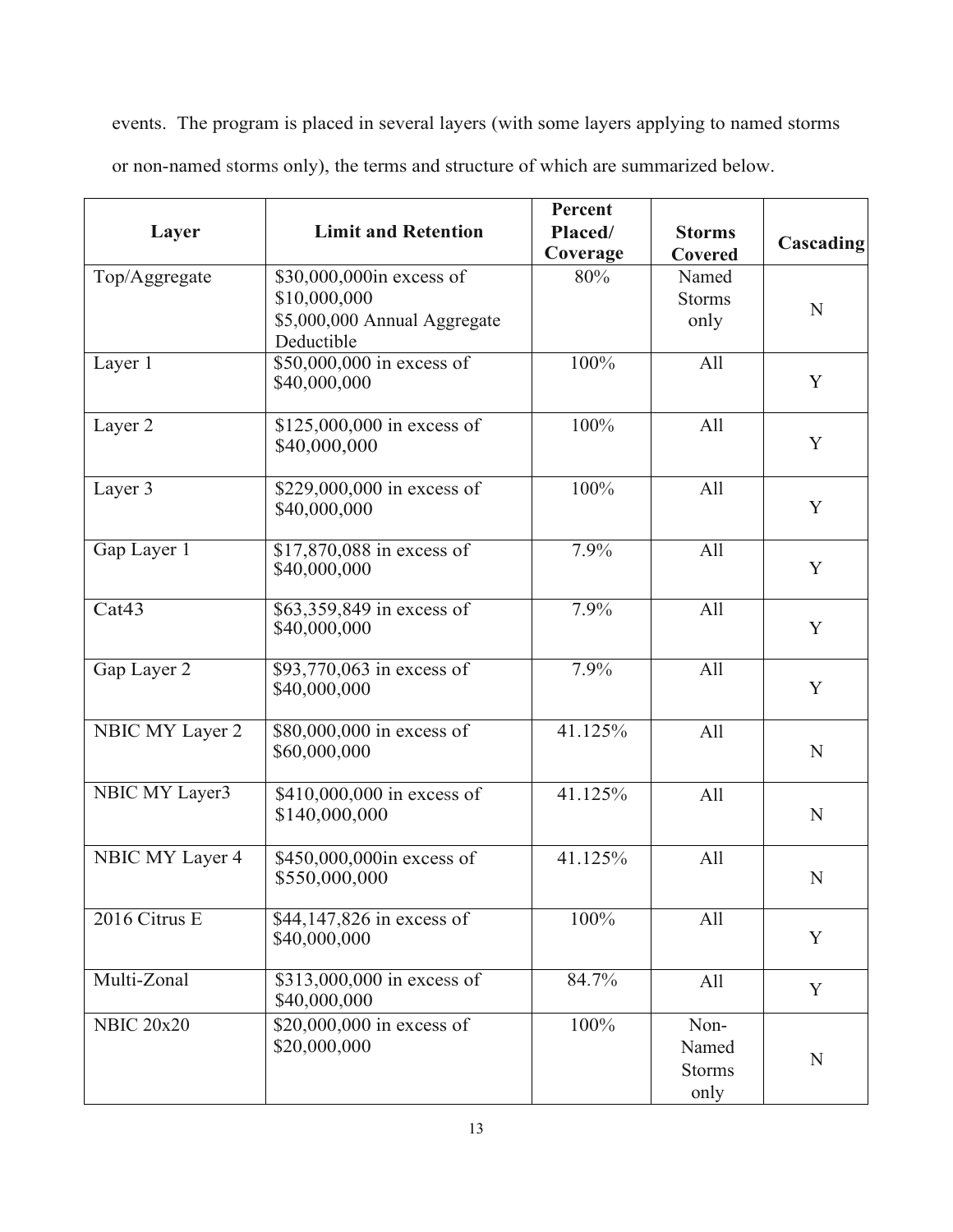|             | \$20,000,000 in excess of  | 40% | Non-          |   |
|-------------|----------------------------|-----|---------------|---|
| NBIC AggXOL |                            |     |               |   |
|             | \$20,000,000               |     | Named         |   |
|             | \$20,000,000Per Occurrence |     | <b>Storms</b> | N |
|             | Limit                      |     | only          |   |
|             | \$1,000,000 Franchise      |     |               |   |
|             | Deductible                 |     |               |   |

Due to the acquisition of NBIC by Heritage Insurance Holdings, Inc., the Property Catastrophe Excess of Loss ("XOL") structure combines layers placed by NBIC on a multi-year ("MY") basis which inure to newly placed layers (which in lower inure to each other), in order to "fit" the new program around these residual layers and provide cascading coverage in the event of multiple storms.

These new layers are identified with a "Y" in the "Cascading" column in the table above, with \$40,000,000 retentions. These retentions assume all lower insuring layers have been exhausted.

-the effective retention for each layer on a first event basis is \$40,000,000 plus the sum of the limits of all inuring layers. The following diagram is provided to assist with understanding the table above for a Named Storm scenario: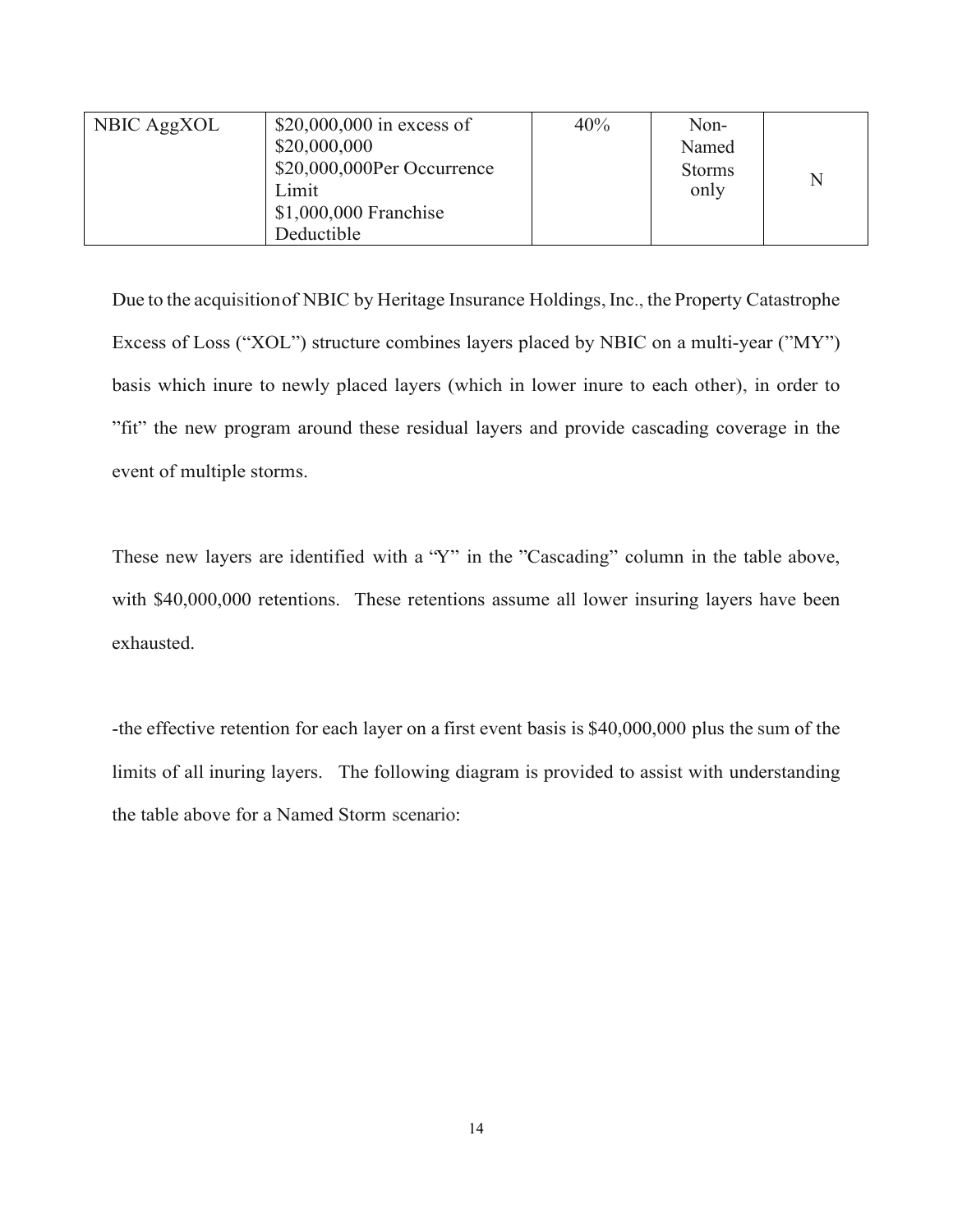

Also noted in the table above, the Company purchased coverage for non-named storm occurrences on both an aggregate and per occurrence basis. On an occurrence basis, coverage for \$20,000,000 in excess of \$20,000,000 was placed at 92% from May 31, 2018 to December 31, 2018. This coverage was renewed at 100% placement effective December 31, 2018 to December 31, 2019.

Aggregate XOL coverage for \$20,000,000 in excess of \$3,000,000 was placed at 42.5% from June 1, 2018 to December 31, 2018 with a franchise deductible of \$1,500,000. Aggregate XOL coverage was also placed at 40%, effective December 31, 2018 to December 31, 2019 for \$20,000,000 in excess of \$20,000,000, subject to a franchise deductible of \$1,000,000.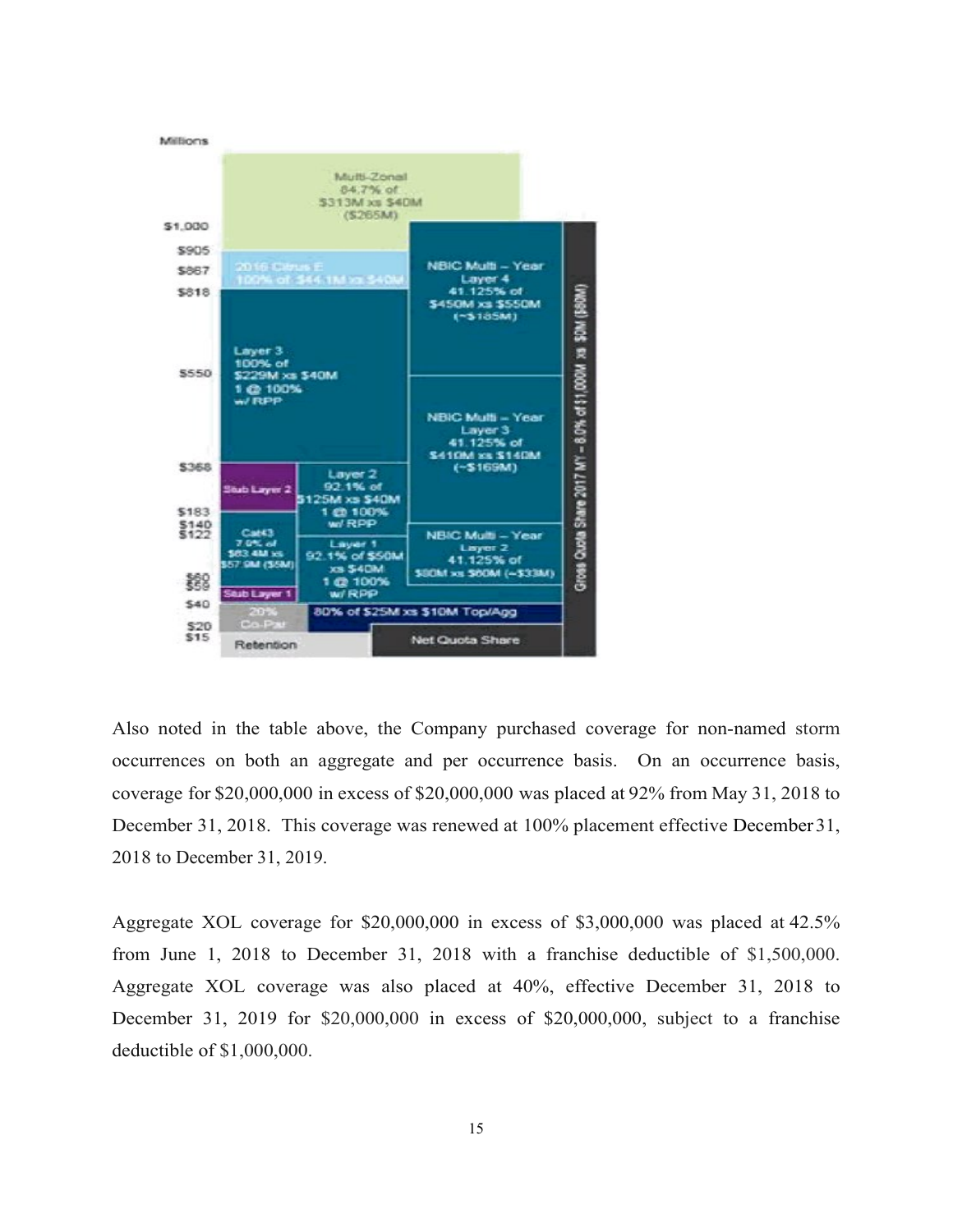## *Reinstatement Premium Protection ("RPP")*

This program, effective June 1, 2018 to May 31, 2019, locks in the cost of a potential reinstatement premium charge that would occur should an event trigger the Company's catastrophe reinsurance. Reinstatement Premium Protection is placed for each layer at the percentages shown in the table below:

| Layer            | <b>RPP Percent Placed / Coverage</b> |
|------------------|--------------------------------------|
| Layer 1          | 95.3%                                |
| Layer 2          | 96.8%                                |
| Layer 3          | 99.7%                                |
| NBIC MY Layer 2  | 41.125%                              |
| NBIC MY Layer 3  | 41.125%                              |
| NBIC MY Layer 44 | 41.125%                              |
| Multi-Zonal      | 84.7%                                |

## *Per Risk Excess of Loss Reinsurance*

This program, effective July 1, 2018 to June 30, 2019, protects the Company from single risk losses, both property and casualty. The casualty coverage provided by this contract also responds on a "Clash" basis, meaning that multiple policies involved in a single loss occurrence can be aggregated into one loss and applied to the reinsurance contract. The following is a summary of the current coverage in place as of December 31, 2018: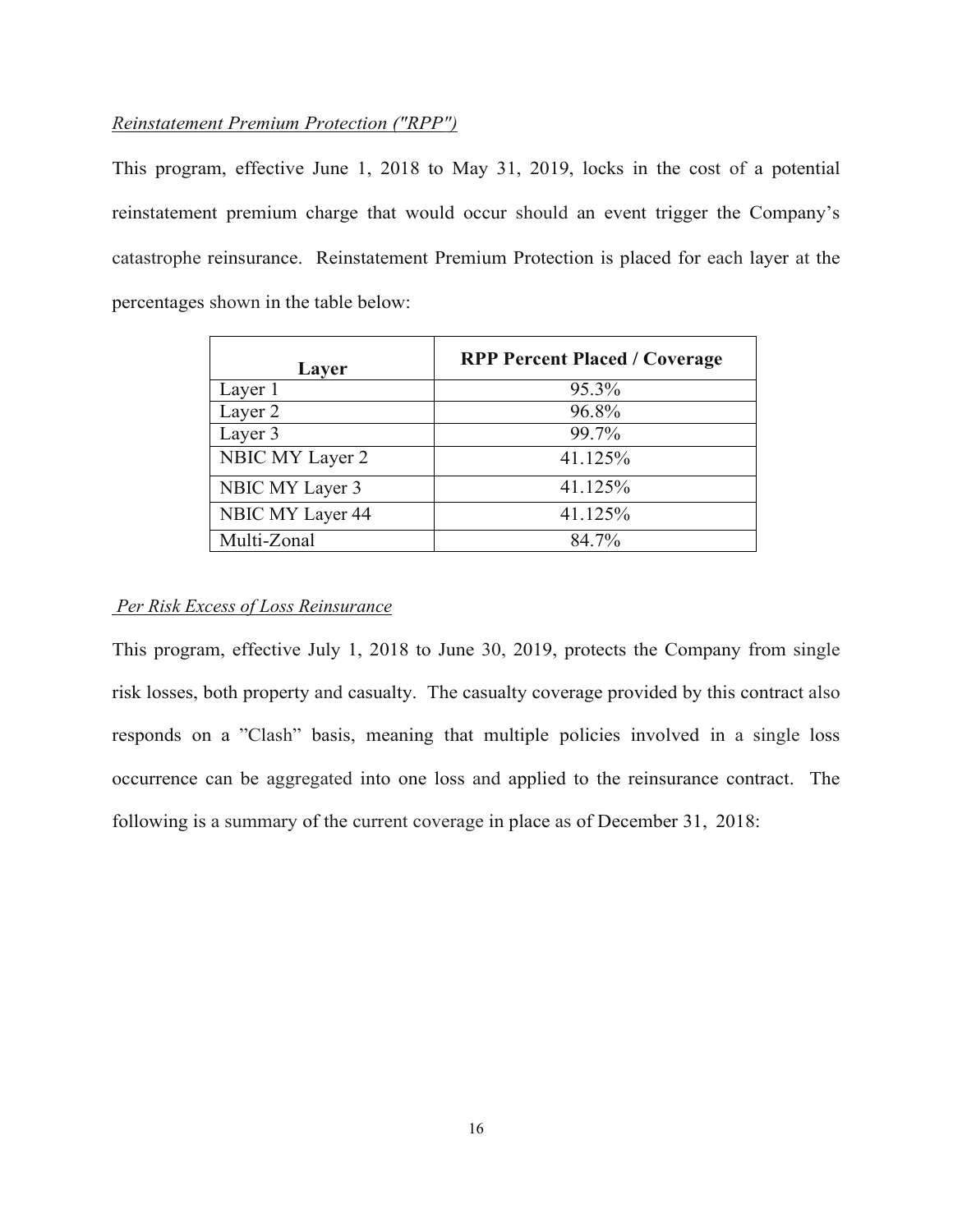| <b>Limits and Retention</b> |                                                                                                 |                                                                                                    |                                              |  |
|-----------------------------|-------------------------------------------------------------------------------------------------|----------------------------------------------------------------------------------------------------|----------------------------------------------|--|
| Layer                       | <b>Property</b>                                                                                 | <b>Casualty</b>                                                                                    | <b>Combined Property</b><br>and Casualty     |  |
| <b>NBIC</b><br>Retention    | \$300,000 each loss,<br>each risk                                                               | \$300,000 each loss,<br>each risk.                                                                 | \$300,000 each loss,<br>each risk.           |  |
| <b>First Excess</b>         | $$450,000$ excess of<br>\$300,000 each risk,<br>each loss, subject to a<br>limit of \$1,350,000 | $$450,000$ excess of<br>\$300,000 each risk,<br>each loss, subject to a<br>limit of \$450,000 each | $$300,000$ excess of<br>\$300,000 each loss. |  |
|                             | each loss occurrence.                                                                           | loss occurrence.                                                                                   |                                              |  |

| Second Excess $\vert$ \$2,750,000 excess of<br>\$750,000 each risk,<br>each loss, subject to a<br>limit of $$5,500,000$ | $$1,250,000$ excess of<br>\$750,000 each risk,<br>each loss, subject to a<br>limit of $$750,000$ each |  |
|-------------------------------------------------------------------------------------------------------------------------|-------------------------------------------------------------------------------------------------------|--|
| each loss occurrence                                                                                                    | loss occurrence                                                                                       |  |

# *Automatic Property Facultative Reinsurance*

This program, effective July 1, 2018 to June 30, 2019, protects the Company from single risk losses, for property risks with a total insured value excess of \$3,500,000 subject to a limit of \$3,750,000 per risk and \$7,500,000 per occurrence.

## *Quota Share (Gross)*

This coverage, effective June 1, 2017 to May 31, 2019, isfor 8.0% of Loss and ALAE subject to the following:

Property coverage subject to each occurrence of \$80,000,000 (8% of \$1,000,000,000); property coverage subject to each loss, each risk limit of \$280,000 (8% of \$3,500,000). The ceding commission is 36.0%.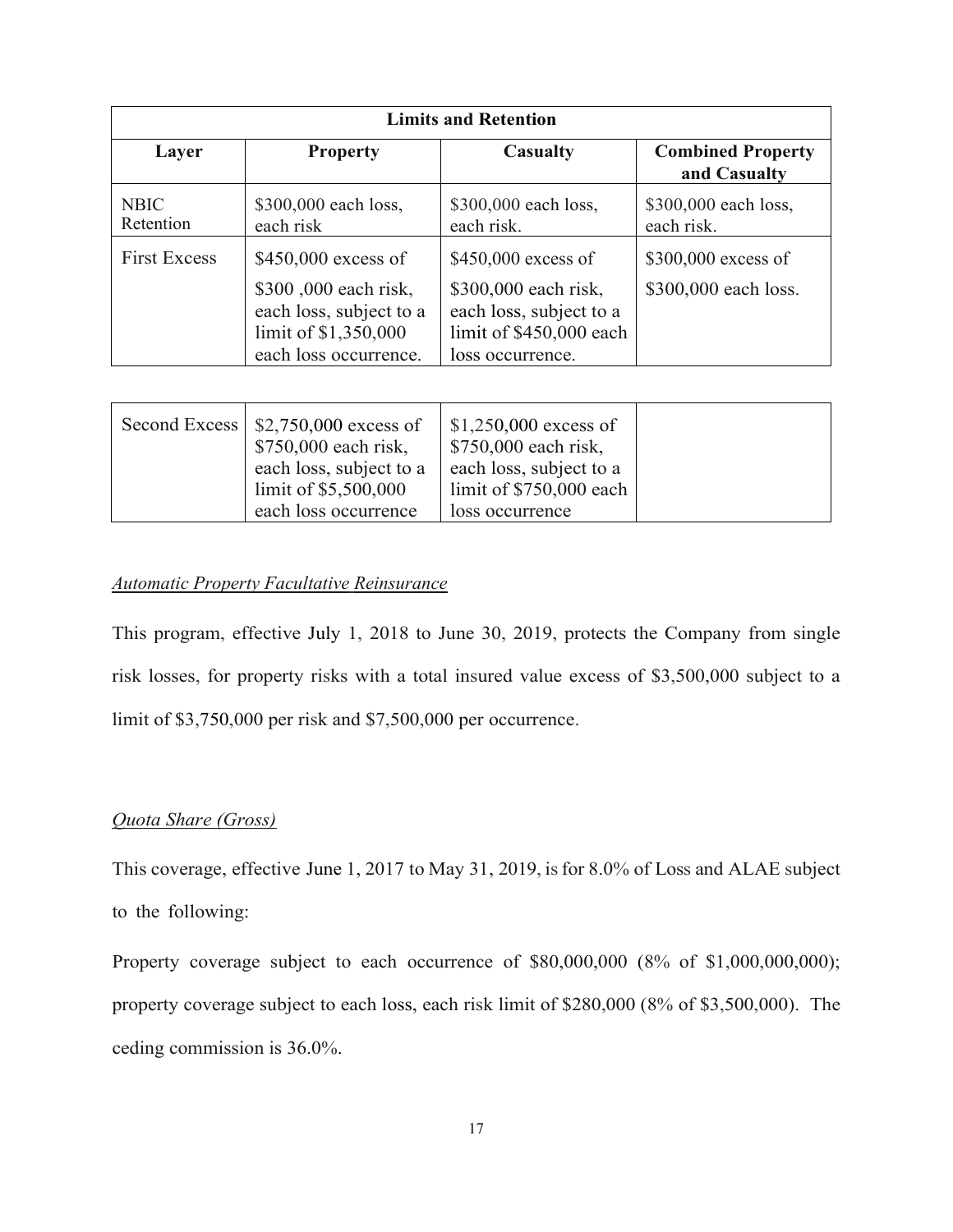#### *Quota Share (Net)*

This coverage, effective December 31, 2018 to December 31, 2019, is for 52.0% of Loss and Allocated Loss Adjustment Expense ("ALAE ") subject to the following: Property coverage subject to each occurrence of \$10,400,000 (52% of \$20,000,000); property coverage subject to each loss, each risk limit of \$390,000 (52% of \$750,000). The ceding commission details vary by reinsurer, but on a weighted average basis is a provisional 39.5%, sliding scale to a minimum commission of 35.0% at 56.3% loss ratio and maximum of 45.4% at 45.7% loss ratio. General excess of loss and property catastrophe coverage inure to benefit of this quota share coverage, which is the major distinction of this treaty from the *Quota Share (Gross)* treaty described above.

In addition to the coverage above, Quota Share (Net) coverage from contracts expiring December 31, 2018 for 10.0% of Loss & ALAE is applied on a runoff basis, covering losses occurring during 2019 for policies in effect as of December 31, 2018.

The reinsurance contracts were independently reviewed as deemed necessary by Merlinos & Associates, Inc. ("Merlinos"); consulting actuaries for the Rhode Island Insurance Division, for compliance with the risk transfer requirements of SSAP No. 62R of the National Association of Insurance Commissioners "Accounting Practices & Procedures Manual." Merlinos concluded that the reinsurance agreements contain sufficient risk transfer to qualify as reinsurance for statutory reporting purposes.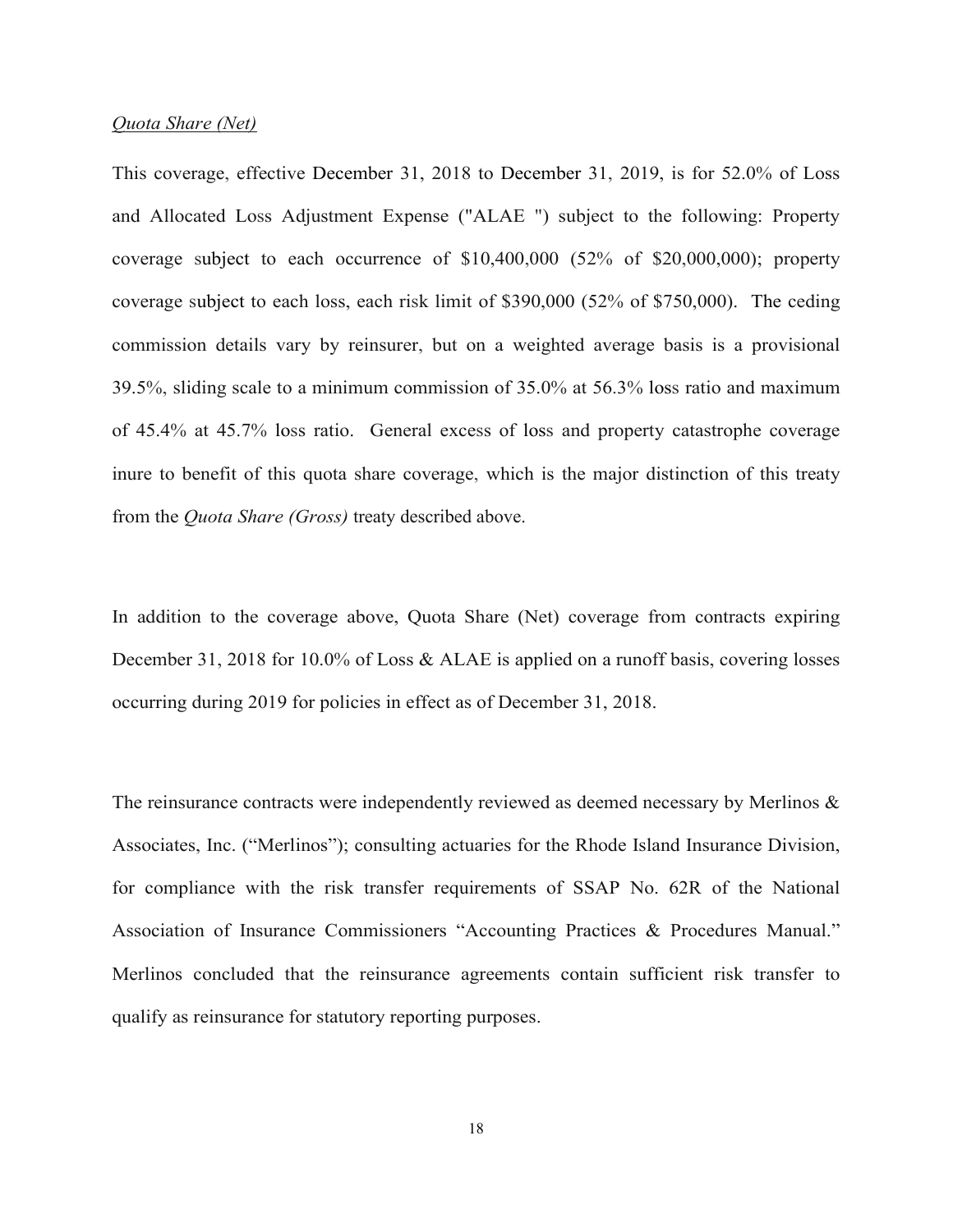## **FINANCIAL STATEMENTS**

The following financial statements are based on the statutory financial statements filed by the company with the Rhode Island Insurance Division Department of Business Regulation and present the financial condition of the company for the period ending December 31, 2018. The accompanying comments on the financial statements reflect any examination adjustments to the amounts reported in the annual statements and should be considered an integral part of the financial statements.

> Comparative Statement of Assets December 31, 2018 and December 31, 2013

Comparative Statement of Liabilities, and Capital and Surplus December 31, 2018 and December 31, 2013

> Statement of Income Year ended December 31, 2018

Reconciliation of Capital and Surplus December 31, 2013 to December 31, 2018

Analysis of Examination Adjustments December 31, 2018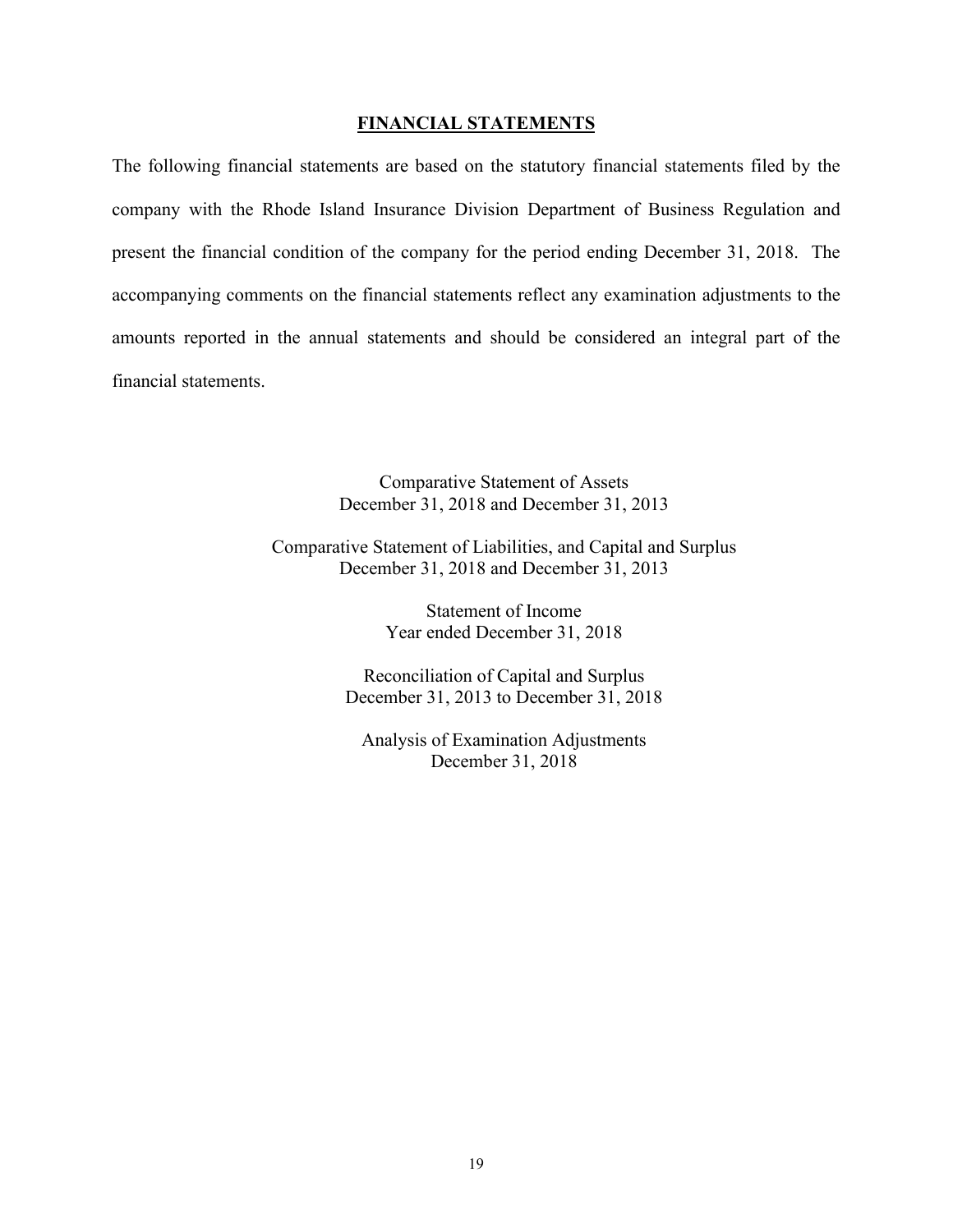# **NARRAGANSETT BAY INSURANCE COMPANY Comparative Statement of Assets December 31, 2018 and 2013**

|                                                                       | December 31,<br>2018 | December 31,<br>2013 | Increase<br>(Decrease) |
|-----------------------------------------------------------------------|----------------------|----------------------|------------------------|
| <b>Bonds</b>                                                          | \$90,251,594         | \$46,404,062         | \$43,847,532           |
| Common stocks                                                         | 4,105,615            | 0                    | 4,105,615              |
| Cash, cash equivalents and short-term                                 |                      |                      |                        |
| investments                                                           | 102,802,125          | 24,269,014           | 78,533,111             |
| Investment income due and accrued<br>Uncollected premiums and agents' | 611,704              | 276,703              | 335,001                |
| balances in the course of collection                                  | 6,244,083            | 4,494,921            | 1,749,162              |
| Deferred premiums, agents' balances<br>and installments booked but    |                      |                      |                        |
| deferred and not yet due                                              | 21,128,997           | 20,176,151           | 952,846                |
| Amounts receivable from reinsurers                                    | 37,293,717           | 3,207,043            | 34,086,674             |
| Current federal income tax                                            |                      |                      |                        |
| recoverable                                                           | 6,913,797            | $\Omega$             | 6,913,797              |
| Net deferred tax asset                                                | 1,810,010            | 5,525,263            | (3,715,253)            |
| Receivable from parent, subsidiaries                                  |                      |                      |                        |
| and affiliates                                                        | $\theta$             | 5,002,826            | (5,002,826)            |
| Aggregate write-ins for other than                                    |                      |                      |                        |
| invested assets                                                       | 6,992,459            | 3,270,267            | 3,722,192              |
| <b>Total Assets</b>                                                   | \$278,154,101        | \$112,626,250        | \$165,527,851          |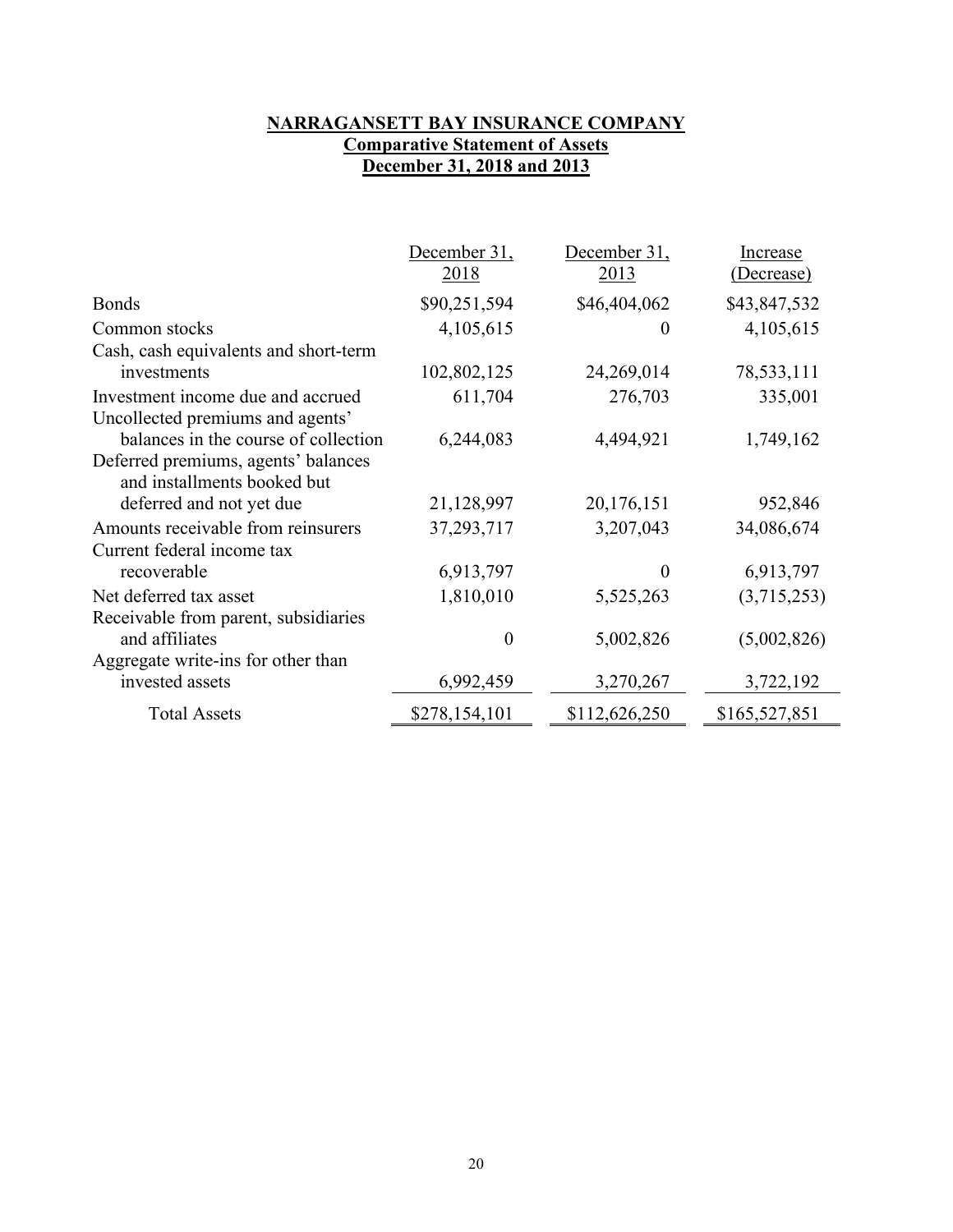# **NARRAGANSETT BAY INSURANCE COMPANY Comparative Statement of Liabilities, Surplus and Other Funds December 31, 2018 and 2013**

|                                                                                                  | December 31,  | December 31,   | Increase      |
|--------------------------------------------------------------------------------------------------|---------------|----------------|---------------|
|                                                                                                  | 2018          | 2013           | (Decrease)    |
| Losses                                                                                           | \$15,955,290  | \$9,085,516    | \$6,869,774   |
| Loss adjustment expenses                                                                         | 6,552,281     | 3,823,218      | 2,729,063     |
| Commissions payable, contingent<br>commissions and other similar                                 |               |                |               |
| charges                                                                                          | 7,812,097     | 4,638,057      | 3,174,040     |
| Other expenses                                                                                   | 362,578       | 1,409,502      | (1,046,924)   |
| Taxes, licenses and fees                                                                         | 1,516,974     | 801,693        | 715,281       |
| Unearned premiums                                                                                | 30,663,681    | 41,567,168     | (10,903,487)  |
| Advance premium                                                                                  | 6,079,491     | 2,290,685      | 3,788,806     |
| Ceded reinsurance premiums payable<br>(net of ceding commissions)<br>Funds held by company under | 92,962,799    | 6,595,593      | 86, 367, 206  |
| reinsurance treaties                                                                             | 15,890        | 54,468         | (38, 578)     |
| Provision for reinsurance                                                                        | 9,010,000     | 454,241        | 8,555,759     |
| Payable to parent, subsidiaries and                                                              |               |                |               |
| affiliates                                                                                       | 2,619,814     | $\theta$       | 2,619,814     |
| Aggregate write-ins for liabilities                                                              | 609,472       | 0              | 609,472       |
| <b>Total Liabilities</b>                                                                         | 174,160,997   | 70,720,141     | 103,440,856   |
| Common capital stock                                                                             | 4,000,000     | 4,000,000      | $\Omega$      |
| Gross paid in and contributed surplus                                                            | 83,007,995    | 83,007,995     | 0             |
| Unassigned funds (surplus)                                                                       | 16,985,109    | (45, 101, 886) | 62,086,995    |
| Surplus as regards policyholders                                                                 | 103,993,104   | 41,906,109     | 62,086,995    |
| Total Liabilities, Surplus and<br>Other Funds                                                    | \$278,154,101 | \$112,626,250  | \$165,527,851 |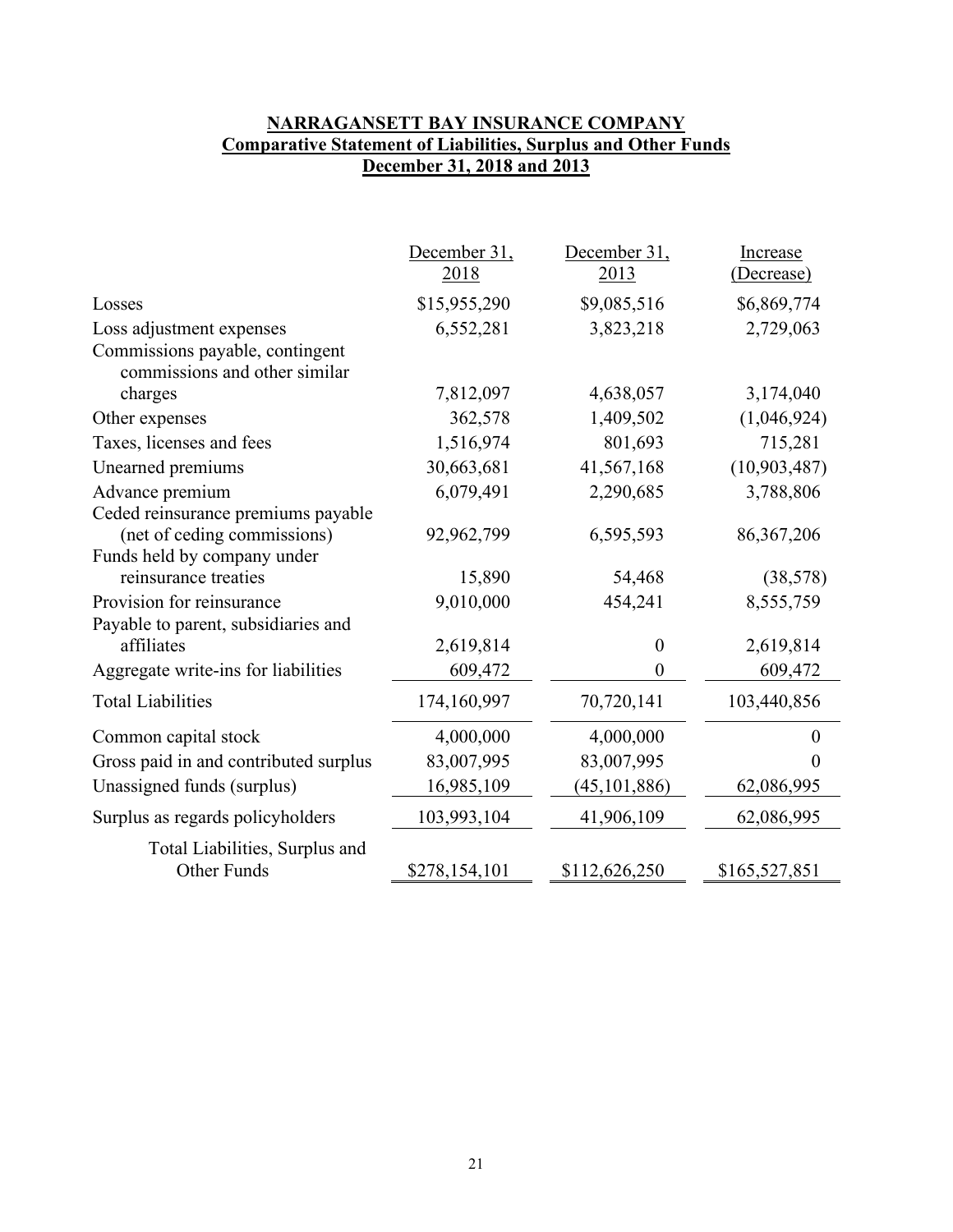# **NARRAGANSETT BAY INSURANCE COMPANY Statement of Income Year ending December 31, 2018**

# UNDERWRITING INCOME

| Premiums earned                                                                                                            |                            | \$74,489,598        |
|----------------------------------------------------------------------------------------------------------------------------|----------------------------|---------------------|
| <b>DEDUCTIONS</b>                                                                                                          |                            |                     |
| Losses incurred<br>Loss adjustment expenses incurred                                                                       | \$39,500,396<br>10,793,953 |                     |
| Other underwriting expenses incurred                                                                                       | 30,604,760                 |                     |
| Total underwriting deductions                                                                                              |                            | 80,899,109          |
| Net underwriting gain or (loss)                                                                                            |                            | (6,409,511)         |
| <b>INVESTMENT INCOME</b>                                                                                                   |                            |                     |
| Net investment income earned<br>Net realized capital gains or (losses) less                                                | 3,491,804                  |                     |
| capital gains tax                                                                                                          | (43, 405)                  |                     |
| Net investment gain or (loss)                                                                                              |                            | 3,448,399           |
| <b>OTHER INCOME</b>                                                                                                        |                            |                     |
| Net gain or (loss) from agents' balances or<br>premium balances charged off<br>Finance and service charges not included in | (743, 926)                 |                     |
| premiums                                                                                                                   | 1,482,963                  |                     |
| Aggregate write-ins for miscellaneous<br>income                                                                            | 2,248,608                  |                     |
| Total other income                                                                                                         |                            | 2,987,645           |
| Net Income before federal income taxes<br>Federal and foreign income taxes incurred                                        |                            | 26,533<br>3,650,479 |
| Net Income                                                                                                                 |                            | \$(3,623,946)       |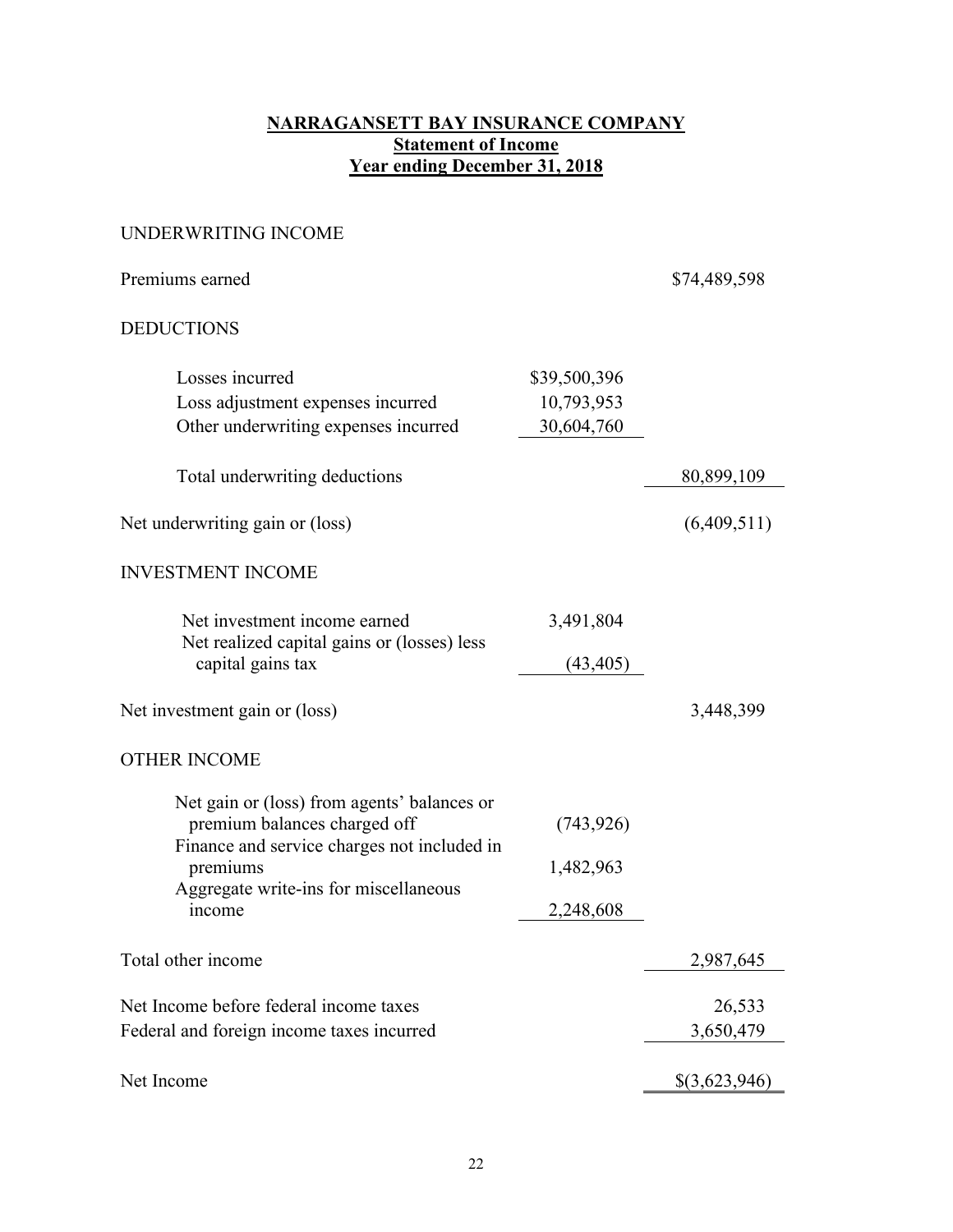# **NARRAGANSETT BAY INSURANCE COMPANY Reconciliation of Capital and Surplus December 31, 2013 To December 31, 2018**

Capital and Surplus, December 31, 2013 \$41,906,109 Increase (Decrease) Net income \$69,352,387 Change in net unrealized capital gains or (losses) 4,105,605 Change in net deferred income tax (14,363,160) Change in nonadmitted assets 10,706,742 Change in provision for reinsurance (8,555,759) Prior year's tax adjustment 825,181 Schedule F penalty and other adjustments 16,007 Rounding (8) Change in capital and surplus for the period 62,086,995 Capital and Surplus, December 31, 2018 \$103,993,104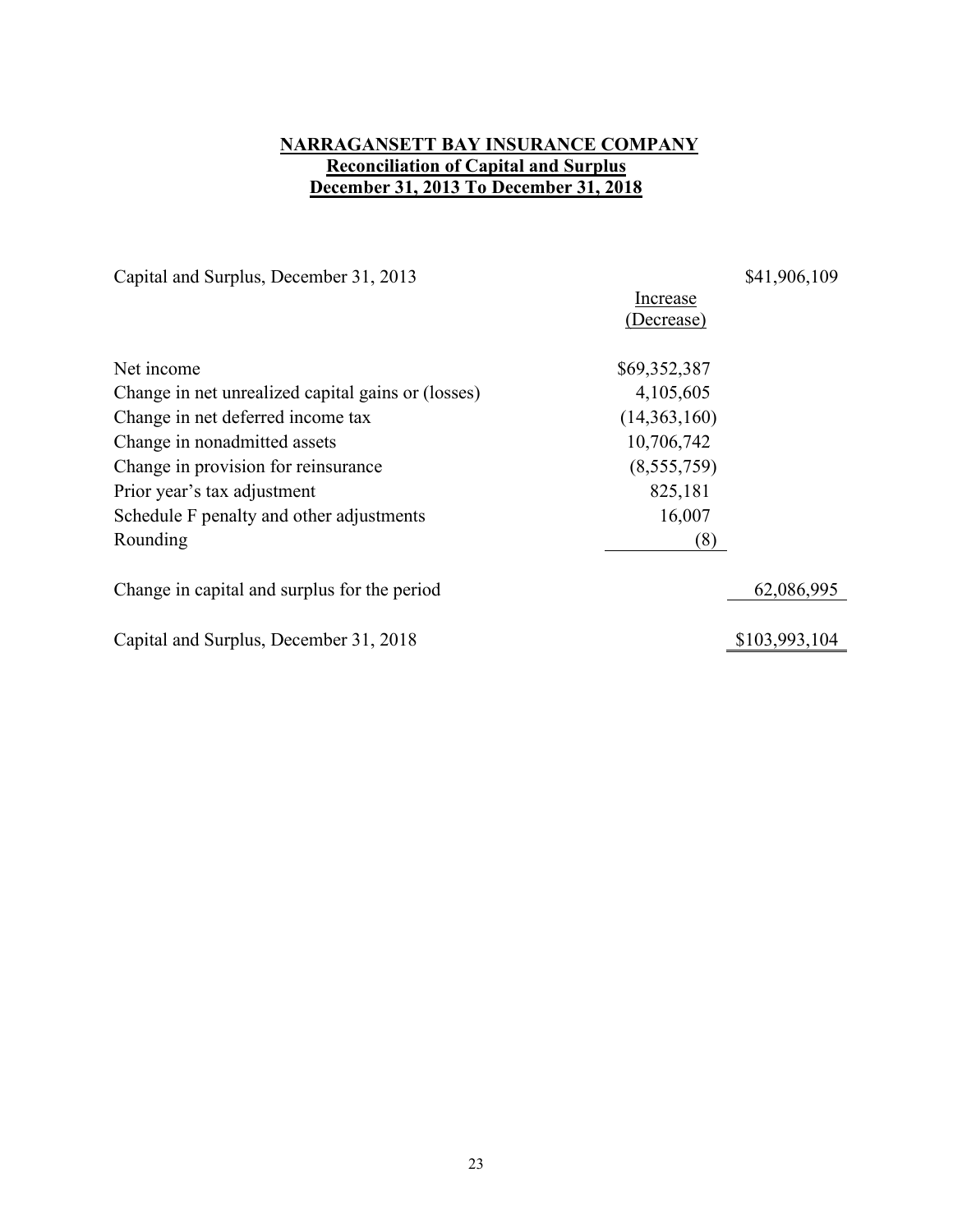# **NARRAGANSETT BAY INSURANCE COMPANY Analysis of Examination Adjustments December 31, 2018**

The examination of the Company, performed as of December 31, 2018, resulted in an increase in the liability for the "Provision for Reinsurance" as presented below:

| <b>Analysis of Change to Surplus</b>                                  |             |          |                 |
|-----------------------------------------------------------------------|-------------|----------|-----------------|
| Surplus at December 31, 2018 per<br><b>Annual Financial Statement</b> |             |          | \$112,993,104   |
|                                                                       | Increase    | Decrease |                 |
| Provision for Reinsurance                                             | \$9,000,000 |          |                 |
| Net decrease                                                          |             |          | $(\$9,000,000)$ |
| Surplus at December 31, 2018 after<br>adjustment                      |             |          | \$103,993.      |
|                                                                       |             |          |                 |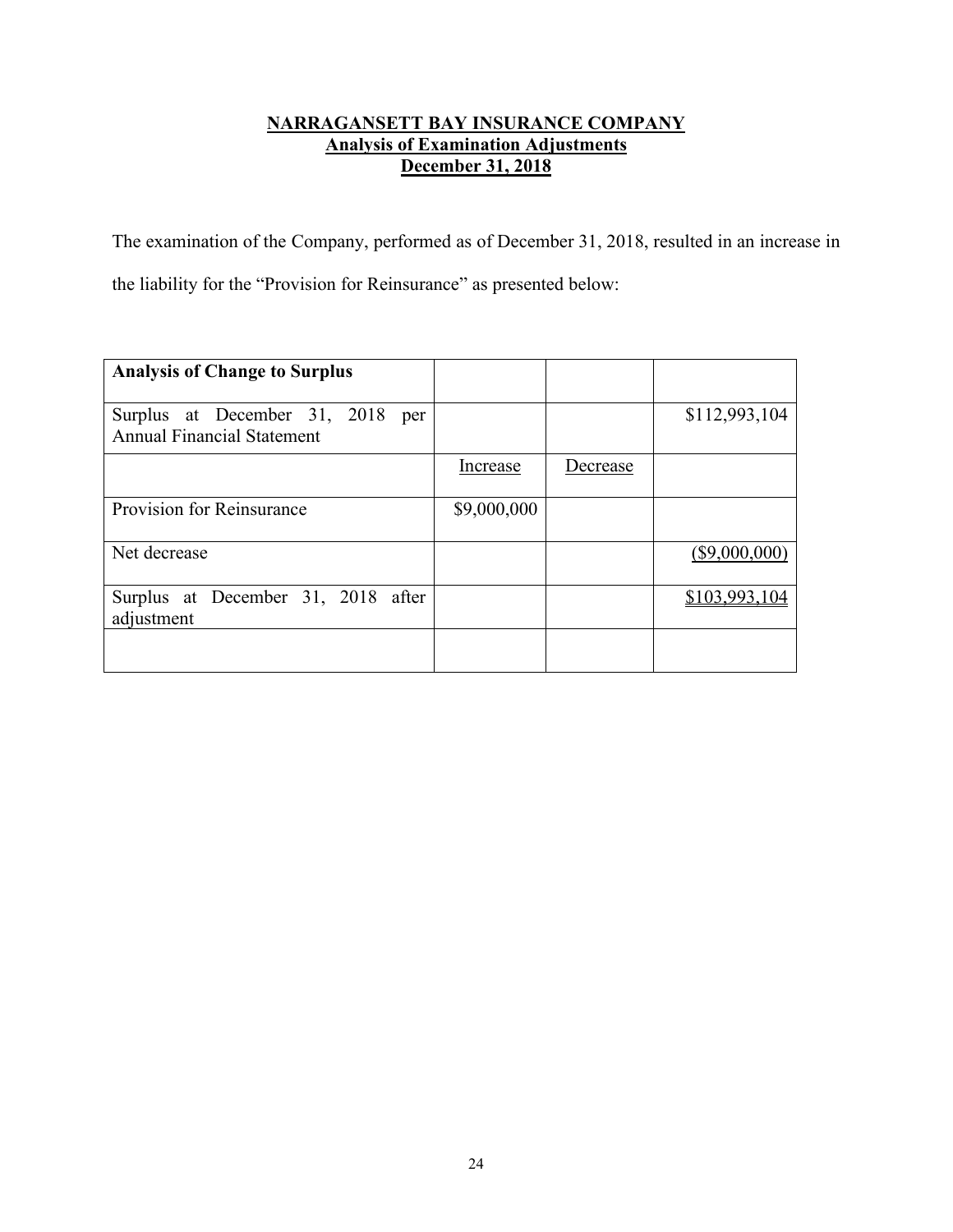#### **ASSETS**

#### **Bonds \$90,251,594**

The above amount is the net admitted value of bonds held by the Company and is the same as that reported in its 2018 Annual Statement. All bonds owned at year-end 2018 are held in accordance with a custodial agreement with a third party.

Eighty-nine percent (89.0%) of all bonds in the Company's portfolio at December 31, 2018, were rated as Class 1 based upon evaluation methods established by the National Association of Insurance Commissioners Securities Valuation Office. All other bonds were rated as Class 2. Class 1 and Class 2 securities are considered the "highest" and "high quality" respectively.

The amortized book value of bonds owned at December 31, 2018, represents 32.5% of the Company's total admitted assets. The book/adjusted carrying value, fair value, actual cost and par value of the bond portfolio at December 31, 2018, are as follows:

| DOOK/Aujusteu<br><b>Carrying Value</b> | Fair Value   | Actual Cost  | Par Value    |
|----------------------------------------|--------------|--------------|--------------|
| \$90,251,594                           | \$88,694,568 | \$90,671,018 | \$88,357,273 |

### **Cash, Cash Equivalents and Short-Term Investments \$102,802,125**

| \$52,213,135 |
|--------------|
| \$48,591,004 |
| \$1,997,986  |
|              |

 $D_{\text{sc}}1/(A_d)$ 

The above amounts are the net admitted values of the individually listed Annual Statement lines , which in the aggregate, represent 37.0% of the Company's total admitted assets. The amounts shown are the same as that reported in the 2018 Annual Statement.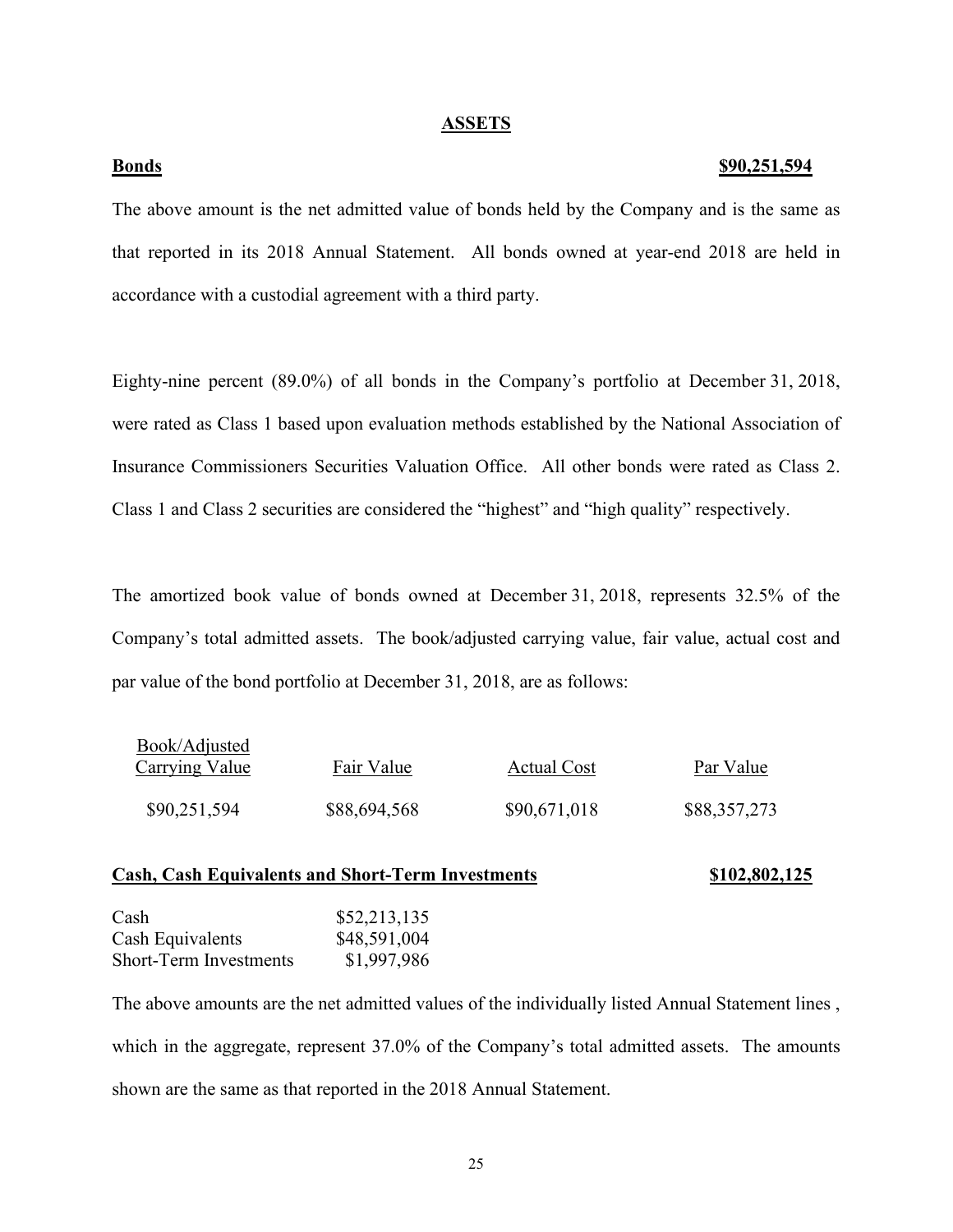#### **LIABILITIES**

# **Losses \$15,955,920 Loss Adjustment Expenses 6,522,281**

The significant actuarially determined amounts above are the same as those reported in the Company's 2018 Annual Statement. The reserve calculations prepared by the Company were reviewed by Merlinos & Associates, Inc. ("Merlinos"), consulting actuaries for the State of Rhode Island Insurance Division. Merlinos relied upon the underlying data reported by the Company, and their analyses included a review of the actuarial assumptions and methods used by the Company in determining the reserves, and such tests of actuarial calculations as deemed necessary. Merlinos concluded that the NBIC's appointed actuary's loss and loss adjustment expense reserve analyses and conclusions are reasonable.

In assisting Merlinos with their analysis, the examiners either independently performed or relied upon the procedures performed by the Company's independent accounting firm to verify the integrity of the underlying claims data, including completeness testing. A combination of subjective and statistical sampling techniques was utilized in testing the claims data, as deemed appropriate.

Merlinos also assisted in the review of the Company's key underwriting policies, pricing of insurance policies, and reinsurance risk transfer and reinsurance structure (discussed further in the "Reinsurance" section). The results of their review did not produce any recommendations.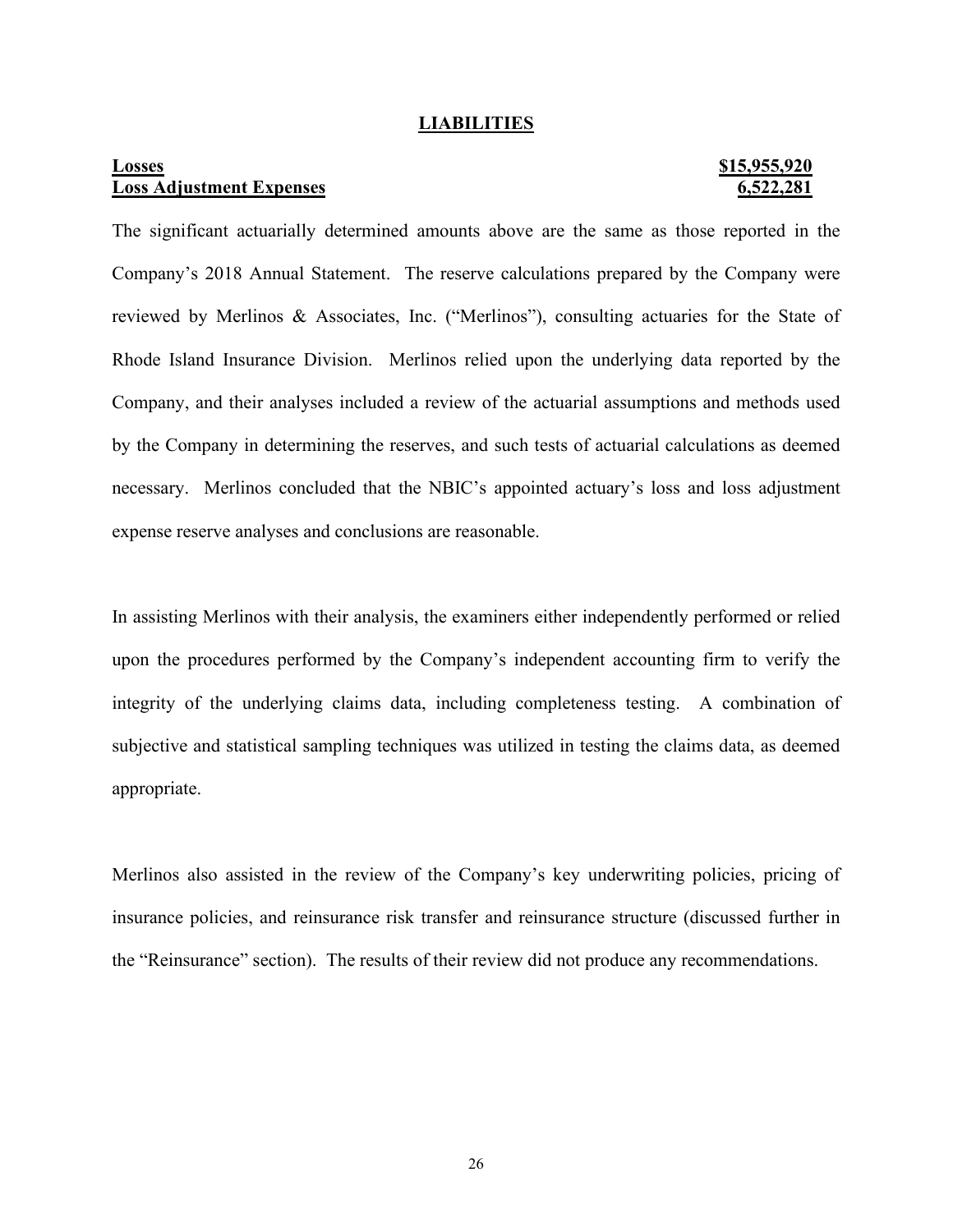#### **Provision for Reinsurance <b>***S9,010,000*

The amount reported above is \$9,000,000 greater than the amount reported by the Company in its 2018 Annual Statement, and is the result of the examiners estimating an increase in the Provision for Reinsurance ("Provision") liability for overdue reinsurance recoverables as explained below.

During the course of the examination, we determined that the Company does not properly age its reinsurance recoverables. Based on the records available and provided, the examination team estimated an increase in the Provision by determining collections received during the first three months of 2019 and netting that amount against related year end receivable balances. The examination team performed this calculation on approximately 89% of the year-end 2018 balance. Although this approach does not represent an entirely accurate calculation, the examination team feels this provides a reasonable, conservative estimate of the additional provision given the limited records available.

The Company, subsequent to the date of this examination, has begun to age its reinsurance recoverables and is implementing procedures to correctly calculate and age its recoveables in the Annual Statement and underlying schedules and exhibits.

#### Recommendation #1

It is recommended that in all future Annual Statement filings, the Company properly age its reinsurance recoverables and calculate its Provision for Reinsurance , in accordance with SSAP 62R.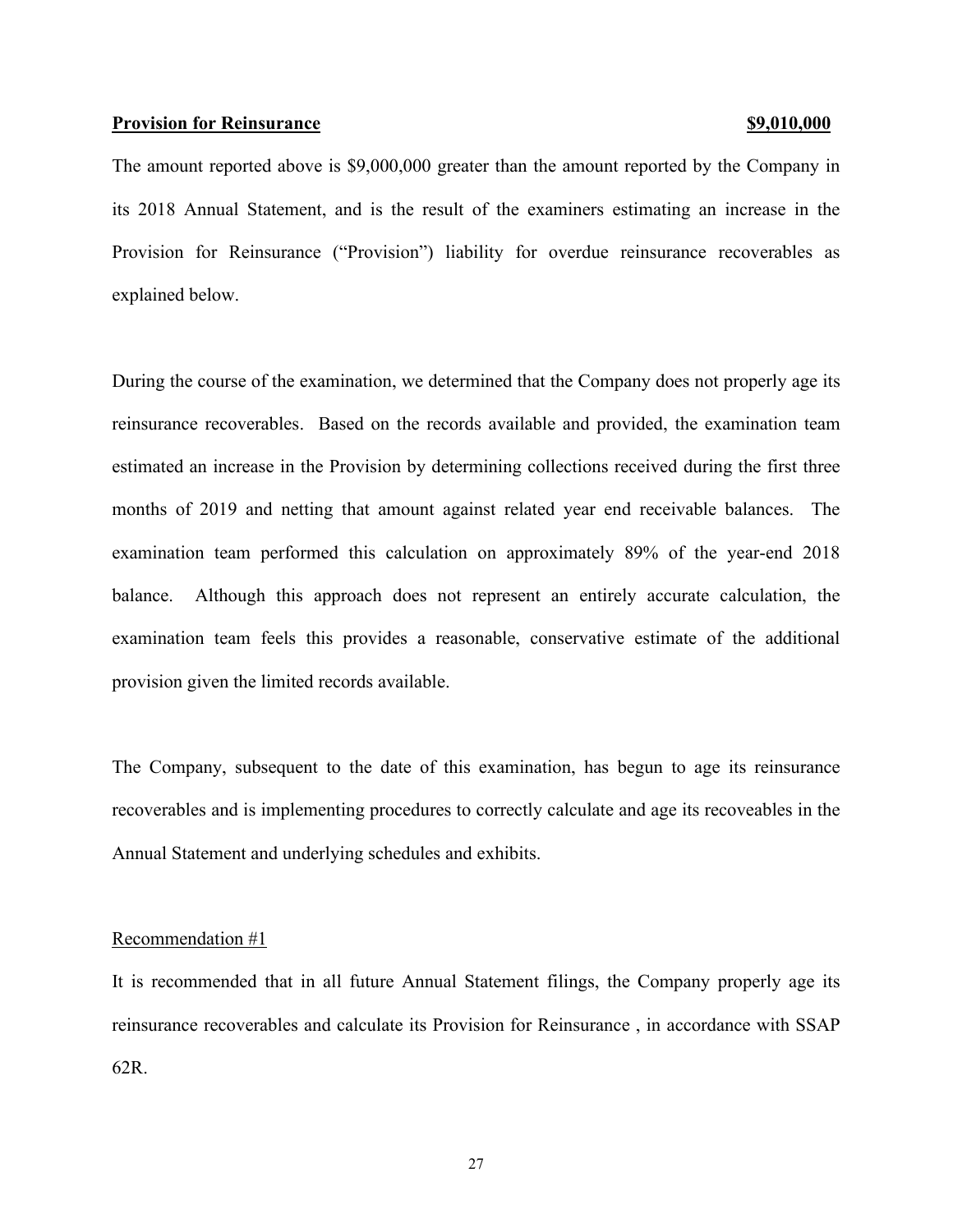## **SUBSEQUENT EVENTS**

A review of financial information, Company records, and the minutes to the Board of Directors' meetings and its various committees for the period subsequent to the examination period was performed to ascertain whether any subsequent events have occurred which would have a material impact on the Company's operations or financial statements. In addition, an inquiry was made of the Company's management regarding subsequent events. Based upon our review, there were no significant events that occurred subsequent to December 31, 2018.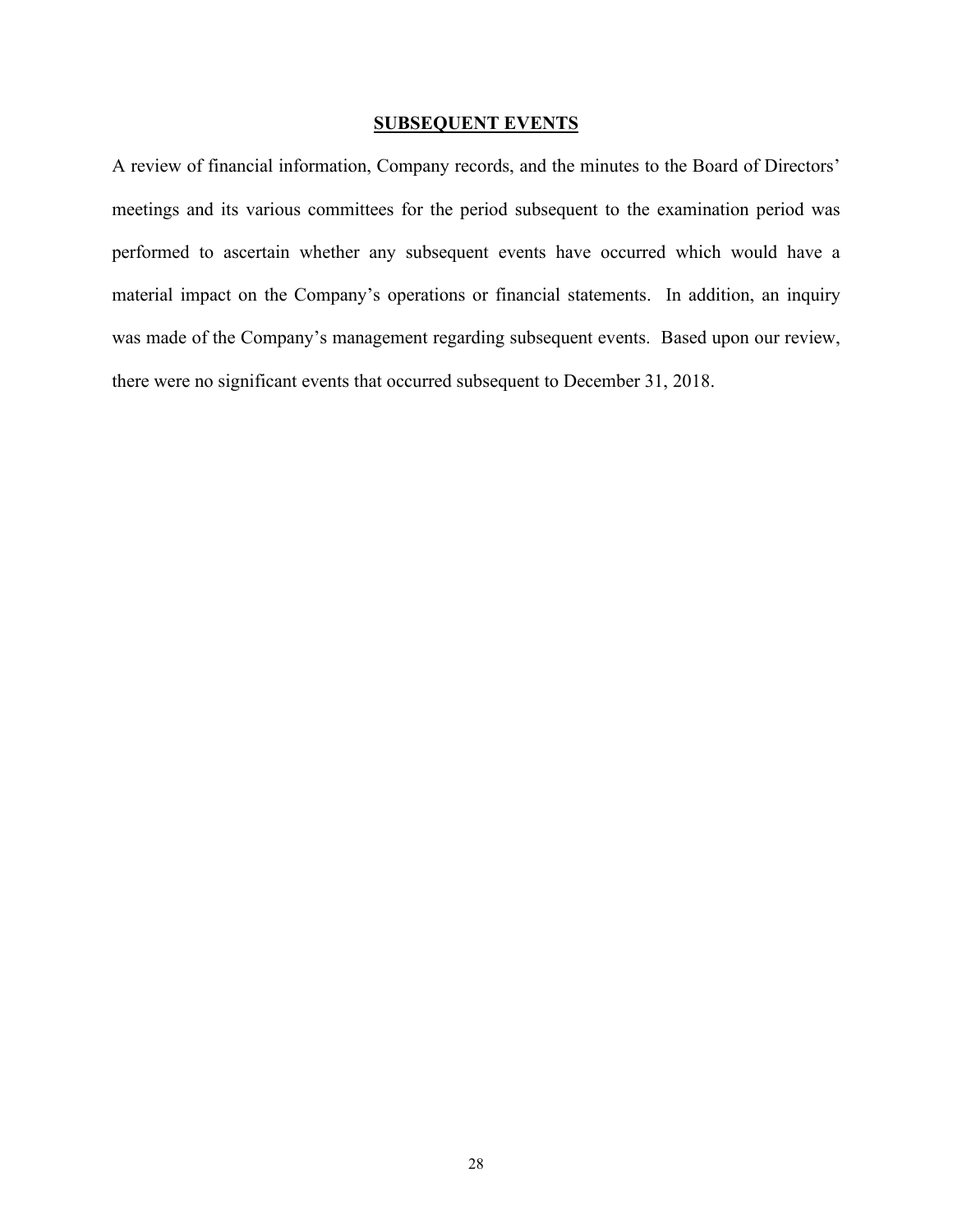# **SUMMARY OF RECOMMENDATIONS**

| No. | Recommendation                                                                                                                                                                                   | Page<br>$\overline{\text{No}}$ . |
|-----|--------------------------------------------------------------------------------------------------------------------------------------------------------------------------------------------------|----------------------------------|
|     | It is recommended that in all future Annual Statement filings, the<br>Company properly age its reinsurance recoverables and record its<br>Provision for Reinsurance in accordance with SSAP 62R. | 27                               |